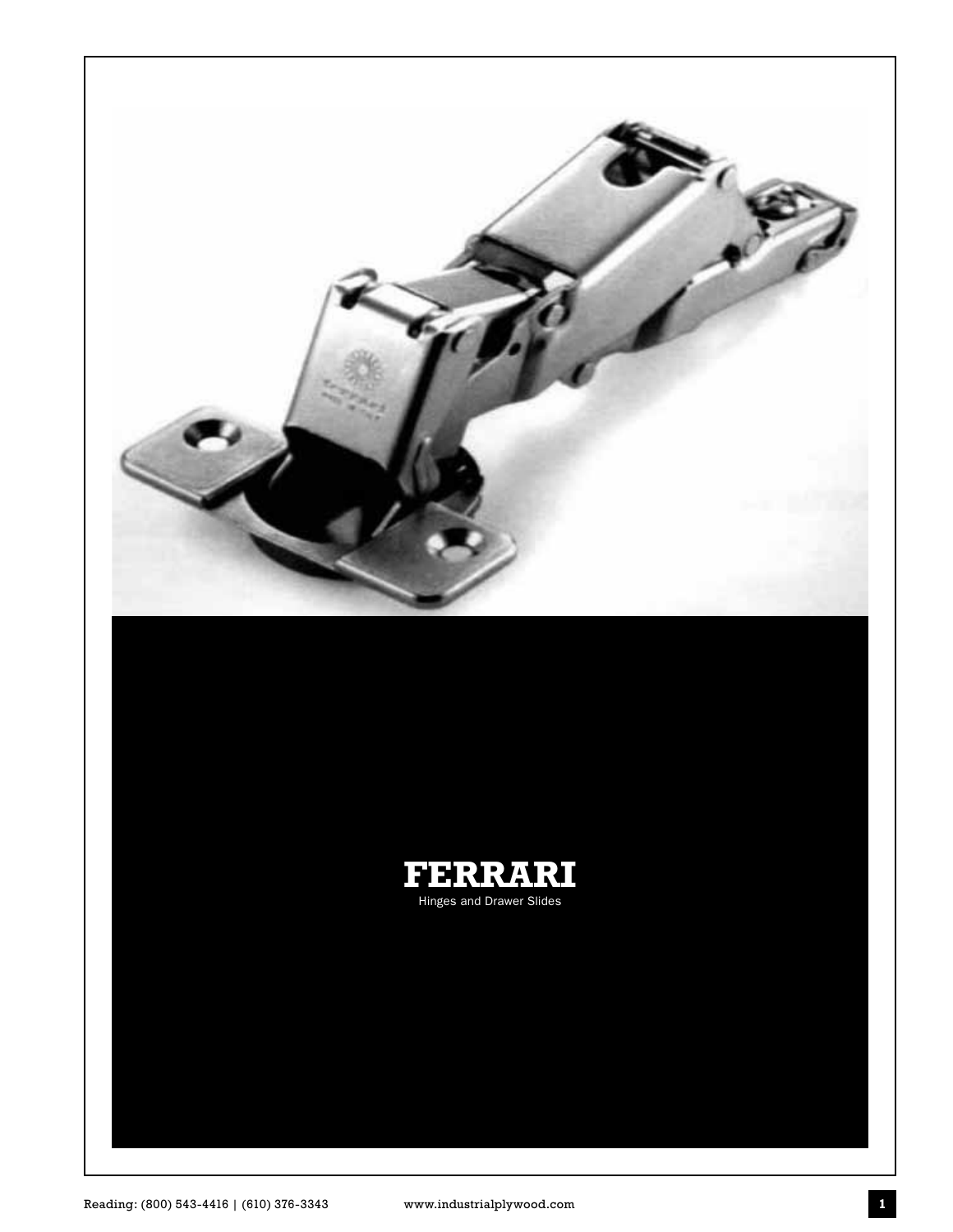# **FERRARI**

#### Four features that allow for faster, easier, and more efficient door installation!



#### ANYWAY CLIP SYSTEM

A European hinge & baseplate system with an easy & safe release system. Mount the hinge from 3 different angles: front-to-back, back-to-front or even straight on! AnyWay system is the easiest clip-on system to install on the market. No more fighting with tall doors that require more than two straight-on hinges. All the other competitors feature hinges that can ONLY be mounted front-toback. The AnyWay Clip system makes it almost TOO easy!



#### REVERSIBLE BASEPLATE

AnyWay Clip system features a symmetrical, reversible plate system that allows the person installing to mount the plate without straining to see the tiny directional arrow on the "other" plates in the market. With the AnyWay clip mounting plate, it is impossible to mount the baseplate backwards…because there is NO wrong way! The Reversible Plate System makes it almost TOO easy!



#### PILOT CAM, ANYWAY BASEPLATE

The Pilot is a symmetrical, reversible mounting plate with patented cam system for door height adjustment. The doors are able to be vertically adjusted to be perfectly parallel. Side cams may tend to create more of a "half-moon" motion. The Pilot Cam eliminates this variable from your equation for the "perfect adjustment". The Pilot Cam ensures perfect door strength in any position and prevents any door sag. Once the adjustment is made, the hinge and mounting plate will remain along the same axis. The Pilot Cam will assist you w/ a PERFECT up-down adjustment, w/out compromising strength!



#### "SPEED" EXPANSION DOWELS

Rotate the screws 90° after hinge insertion to expand "SPEED" dowel. Absolute ease in assembling and disassembling. Total safety. Higher strength. Less risk of surface damage. Reduction of costs and packing volumes. Logistic simplification. The 10mm expansion dowels assure a perfect strength with all types of materials. Dowels expand where material is most solid. To demount simply turn eccentric screw (counterclockwise) 90° and remove door from hinge-cup. Dowel remains secured to cup, unlike most dowels which remain in cabinet door. The SPEED system drastically reduces time spent on assembling your cabinets!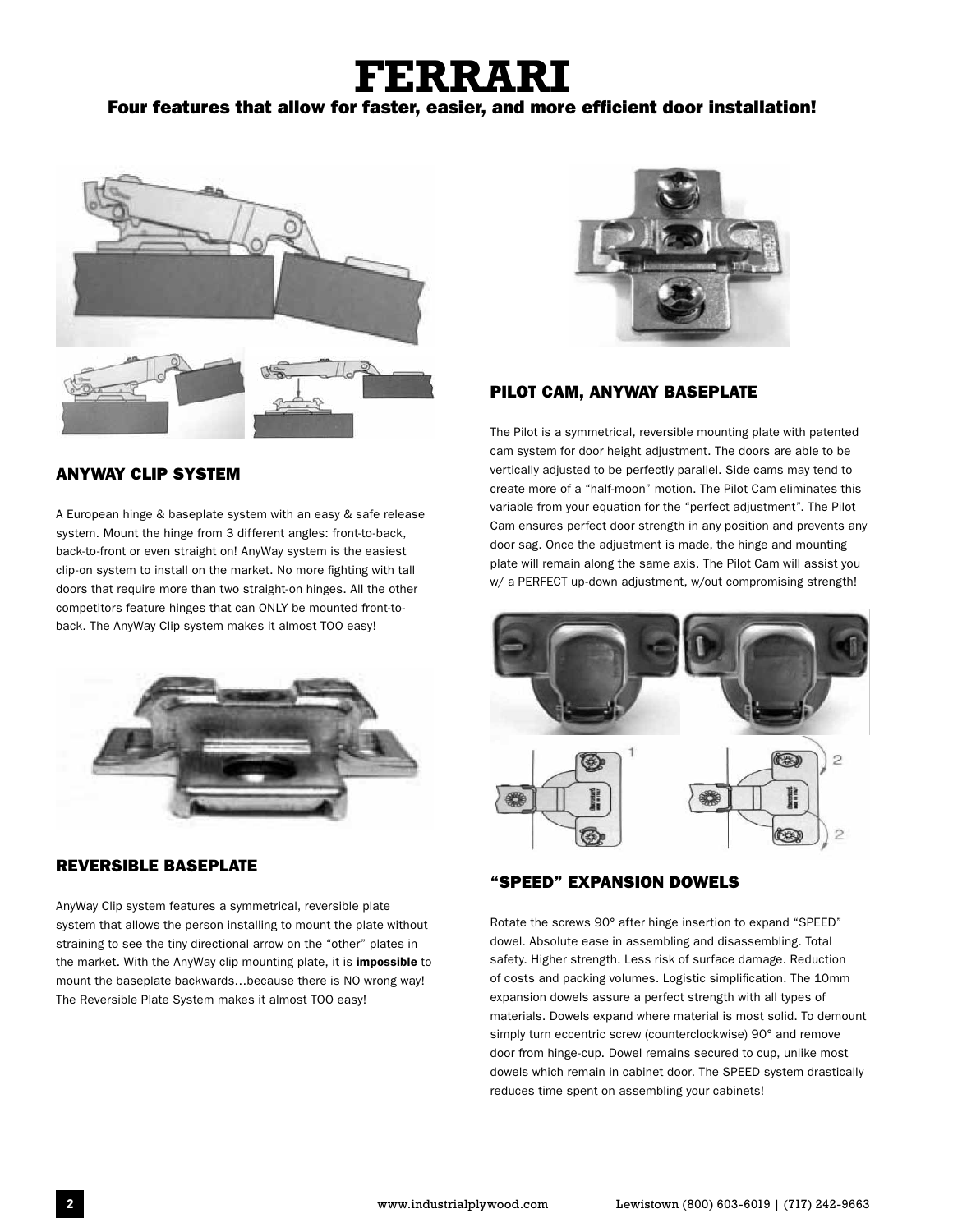# **FERRARI**

Four features that allow for faster, easier, and more efficient door installation!

#### HINGES (CLIP-ON)

| 110° AnyWay                               | 48 |
|-------------------------------------------|----|
| 125° AnyWay                               | 48 |
| 95° Thick-Door, AnyWay                    | 49 |
| 170° Zero Protrusion, AnyWay              | 49 |
| 95° +45° Diagonal, AnyWay                 | 50 |
| 95° Blind-Corner, AnyWay                  | 50 |
| 50° Pie-Cut Corner, AnyWay                | 50 |
| Harmony "Soft-Close" Hinge and Baseplates | 51 |
| 95° Glass Door, AnyWay                    | 63 |
| Clip-On Hinges                            | 53 |
|                                           |    |

#### BASEPLATES (CLIP-ON)

| Pilot-Cam, AnyWay          | 52 |
|----------------------------|----|
| Face-Frame Adaptor, AnyWay | 53 |

#### FACE FRAME HINGES (1-PIECE)

| Compacta: 6-Way Adjustment            | 54 |
|---------------------------------------|----|
| Compacta: 2-Way Adjustment            | 55 |
| Compacta: 6-Way Adjustment (Slide-On) | 55 |

#### DRAWER SLIDES

| Undermount Soft-Close Slides | 57 |
|------------------------------|----|
| <b>Ball-Bearing Slides</b>   | 58 |
| Epoxy Slides                 | 58 |
| Metal Drawer System          | 59 |

#### SPECIALTY ITEMS

| KLOK: Joint Stay (mechanical door lift)   | 56 |
|-------------------------------------------|----|
| MAGIC: Touch Latch, Automatic Door Opener | 60 |
| SOFTECH: Soft-Closing Door System         | 61 |
| AKROBAT: Lift & Drop Down Mechanism       | 61 |
| PARROT CLIPS: Shelf Supports              | 61 |
| EASY-LINE HINGES: 90° Opening             | 61 |

#### MISCELLANEOUS

| Cover Caps: Plates & Hinge Arms              |    |
|----------------------------------------------|----|
| Screws & Dowels                              | 62 |
| <b>Face Plates</b>                           | 63 |
| Retainer Rings & Screws                      | 63 |
| Pneumatic Hinge Drilling & Insertion Machine | 64 |
| Insertion Rams                               |    |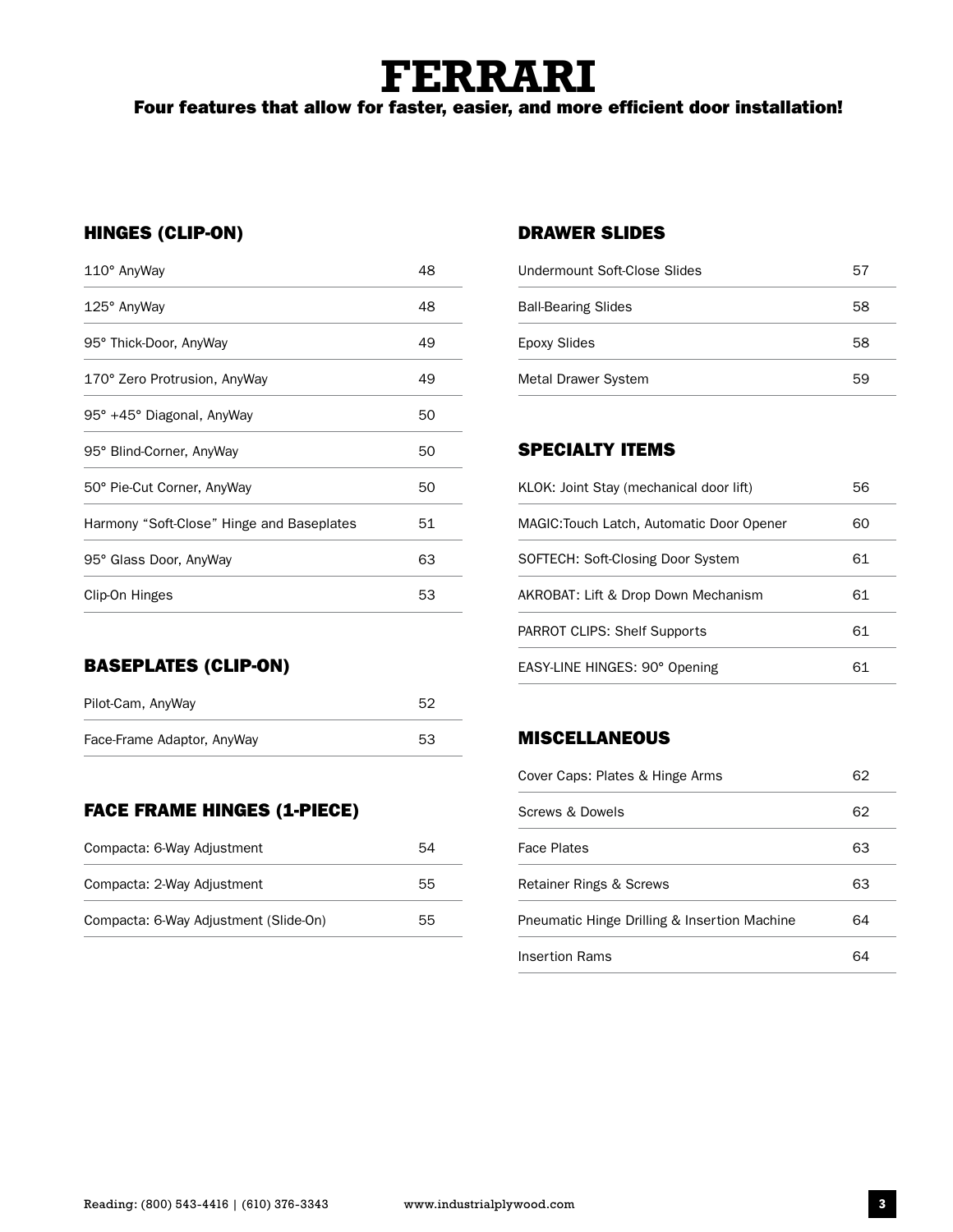# 110° AnyWay Clip

91 Series. European style hinges. 35mm diameter cup. Maximum door thickness: 23mm (7/8"). 11.5mm cup depth. Popular 45mm dowel-screw hole centers. 8mm diameter dowels on doweled versions for automatic insertion. 10mm diameter expandable dowels on "SPEED" dowel version.

ADJUSTMENT (6-Way): 3mm to 5mm cup drilling distance range. -4mm  $/ + 0.5$ mm horizontal adjustment range. -0.5mm / +2.5mm depth eccentric cam adjustment range. Maximum overlay 18.5mm (3/4").

**SCREWS:** # 6 Flat-Head (hinge cup screws) 100pc's per box. Screws sold separately for woodscrew version cups.



| I.P. Item $#$ | <b>Overlay</b> | <b>Crank</b> | <b>Closing</b> | Version            | <b>Constant</b>  | Box \$ | Pc \$ |  |
|---------------|----------------|--------------|----------------|--------------------|------------------|--------|-------|--|
| 6H91079A      | full           | $\mathbf 0$  | self-close     | wood screw         | 17 <sub>mm</sub> |        |       |  |
| 6H91079B      | half           | 9            | self-close     | wood screw         | 8 <sub>mm</sub>  |        |       |  |
| 6H91079C      | inset          | 17           | self-close     | wood screw         | 0 <sub>mm</sub>  |        |       |  |
| 6H91218A      | full           | $\mathbf 0$  | free-swinging  | wood screw         | 17 <sub>mm</sub> |        |       |  |
| 6H91218B      | half           | 9            | free-swinging  | wood screw         | 8 <sub>mm</sub>  |        |       |  |
| 6H91218C      | inset          | 17           | free-swinging  | wood screw         | 0 <sub>mm</sub>  |        |       |  |
| 6H91081A      | full           | $\mathbf 0$  | self-close     | 8mm dowel          | 17 <sub>mm</sub> |        |       |  |
| 6H91081B      | half           | 9            | self-close     | 8mm dowel          | 8 <sub>mm</sub>  |        |       |  |
| 6H91081C      | inset          | 17           | self-close     | 8mm dowel          | 0 <sub>mm</sub>  |        |       |  |
| 6H91220A      | full           | $\mathbf 0$  | free-swinging  | 8mm dowel          | 17 <sub>mm</sub> |        |       |  |
| 6H91220B      | half           | 9            | free-swinging  | 8mm dowel          | 8 <sub>mm</sub>  |        |       |  |
| 6H91220C      | inset          | 17           | free-swinging  | 8mm dowel          | 0 <sub>mm</sub>  |        |       |  |
| 6H91419A      | full           | 0            | self-close     | "SPEED" 10mm dowel | 17 <sub>mm</sub> |        |       |  |
| 6H91419B      | half           | 9            | self-close     | "SPEED" 10mm dowel | 8mm              |        |       |  |
| 6H91419C      | inset          | 17           | self-close     | "SPEED" 10mm dowel | 0 <sub>mm</sub>  |        |       |  |
| 6H91419H      | 5/8"           | 5            | self-close     | "SPEED" 10mm dowel | 14 <sub>mm</sub> |        |       |  |

#### 125° AnyWay Clip

91 Series. European style hinges. 35mm diameter cup. Maximum door thickness: 22mm (7/8"). 12.1mm cup depth. Popular 45mm dowel-screw hole centers. 8mm diameter dowels on doweled versions for automatic insertion. 10mm diameter expandable dowels on "SPEED" dowel version.

ADJUSTMENT (6-Way): 3mm to 5mm cup drilling distance range. -4mm / + 0.5mm horizontal adjustment range. -0.5mm / +2.5mm depth eccentric cam adjustment range. Maximum overlay 18.5mm (3/4").



**SCREWS:** # 6 Flat-Head (hinge cup screws) 100 pc's per box. Screws sold separately for woodscrew version cups.

| I.P. Item $#$ | <b>Overlay</b> | Crank | <b>Closing</b> | <b>Version</b>     | Constant         | <b>Box S</b> | Pc \$ |
|---------------|----------------|-------|----------------|--------------------|------------------|--------------|-------|
| 6C91012A      | full           |       | self-close     | wood screw         | 17mm             |              |       |
| 6C91016A      | full           |       | self-close     | 8mm dowel          | 17 <sub>mm</sub> |              |       |
| 6C91426A      | full           |       | self-close     | "SPEED" 10mm dowel | 17 <sub>mm</sub> |              |       |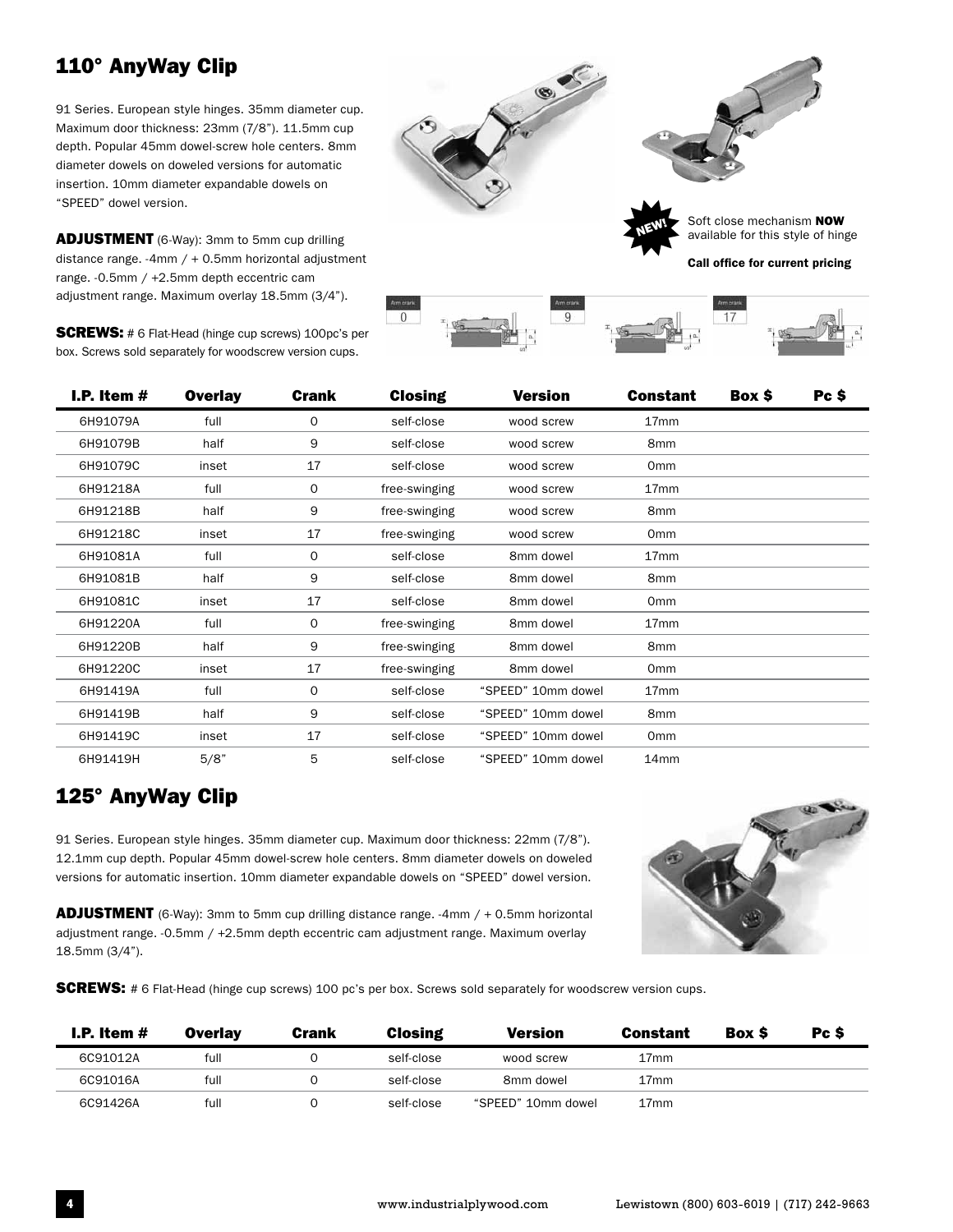### 95° Thick Door, AnyWay Clip

91 Series. European style hinges. 40mm diameter cup. Maximum door thickness: 32mm (1-1/4"). 12mm cup depth. 52mm screw hole centers. Great for pocket door applications.

ADJUSTMENTS (6-Way): 4mm to 14mm cup drilling distance range. -4 / +0.5mm horizontal adjustment range. -0.5mm / +2.5mm depth eccentric cam adjustment range on "0", "9" and "17" crank models. Manual depth adjustment on "22" crank model. Maximum overlay 32.5  $(1-1/4)$ .



**SCREWS:** # 6 Flat Head (hinge cup screws) 50 pc's per box. Screws sold separately.

| I.P. Item $#$ | <b>Overlay</b> | <b>Crank</b> | <b>Closing</b> | <b>Version</b> | <b>Constant</b>  | <b>Box S</b> | Pc \$ |
|---------------|----------------|--------------|----------------|----------------|------------------|--------------|-------|
| 6C91074A      | full           |              | self-close     | wood screw     | 22 <sub>mm</sub> |              |       |
| 6C91074B      | half           | 9            | self-close     | wood screw     | 13 <sub>mm</sub> |              |       |
| 6C91074C      | inset          | 17           | self-close     | wood screw     | 5 <sub>mm</sub>  |              |       |

#### 170° Zero Protrusion, AnyWay Clip

90 Series, European style hinges. 35mm diameter cup. Maximum door thickness: 24mm (15/16"). 11mm cup depth. Popular 45mm dowel-screw hole centers. 8mm diameter dowels on doweled versions for automatic insertion. 10mm diameter expandable dowels on "SPEED" dowel version.

ADJUSTMENTS (6-Way): 3mm to 7mm cup drilling distance range. -4mm / + 0.5mm horizontal adjustment range. -0.5mm / +2.5mm depth adjustment range. Maximum overlay 20.5mm (13/16"). 170° "0" protrusion at 90°.

**SCREWS:** # 6 Flat Head (hinge cup screws) 50 pc's per box. Screws sold separately.

| I.P. Item # | <b>Overlay</b> | <b>Crank</b> | <b>Closing</b> | <b>Version</b>        | <b>Constant</b>  | Box \$ | Pc \$ |
|-------------|----------------|--------------|----------------|-----------------------|------------------|--------|-------|
| 6C90300A    | full           | $\mathbf 0$  | self-close     | wood screw            | 17 <sub>mm</sub> |        |       |
| 6C90300B    | half           | 9            | self-close     | wood screw            | 8 <sub>mm</sub>  |        |       |
| 6C90300C    | inset          | 17           | self-close     | wood screw            | 0 <sub>mm</sub>  |        |       |
| 6C90301A    | full           | $\Omega$     | self-close     | 8mm dowel             | 17 <sub>mm</sub> |        |       |
| 6C90301B    | half           | 9            | self-close     | 8mm dowel             | 8 <sub>mm</sub>  |        |       |
| 6C90301C    | inset          | 17           | self-close     | 8mm dowel             | 0 <sub>mm</sub>  |        |       |
| 6C90422A    | full           | $\Omega$     | self-close     | "SPEED" 10mm<br>dowel | 17 <sub>mm</sub> |        |       |



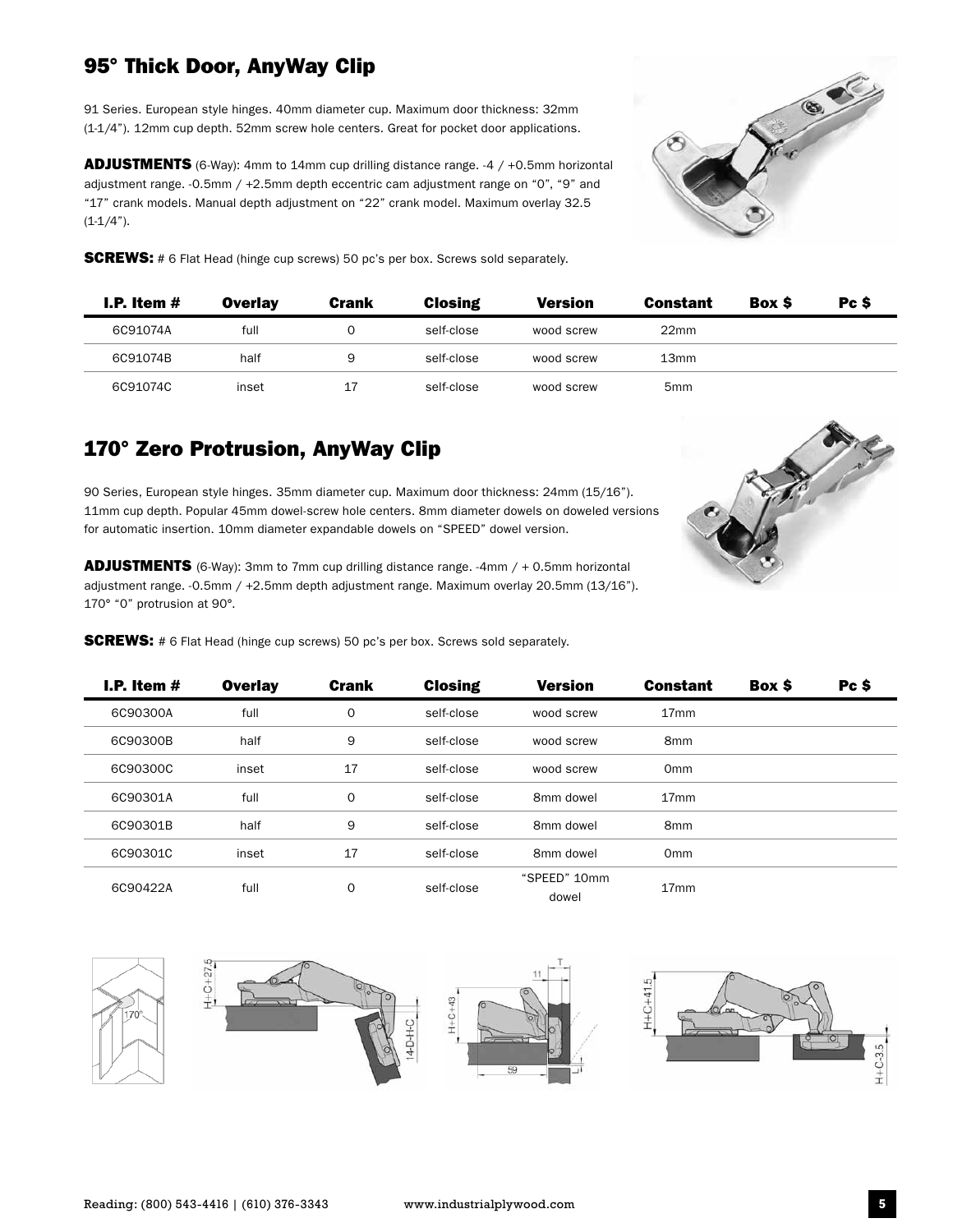# 95° + 45° Diagonal, AnyWay Clip

90 Series. European style hinges. Available for 45° and 30° diagonal corner cabinet applications. Available with & without overlay. 35mm diameter cup. Maximum door thickness: 26mm (1"). 11mm cup depth. Popular 45mm dowel-screw hole centers. 8mm diameter dowels on doweled versions for automatic insertion. 10mm diameter expandable dowels on "SPEED" dowel version.

**ADJUSTMENTS** (6-Way): 4mm to 8mm cup drilling distance range. -4mm / + 0.5mm horizontal adjustment range.  $-0.5$ mm  $/ + 2.5$ mm depth adjustment range.

**SCREWS:** # 6 Flat Head (hinge cup screws)

| <b>I.P. Item <math>#</math> Overlay</b> |    | <b>Description</b> | Closing    | <b>Version</b>     | <b>Box S</b> | Pc \$ |
|-----------------------------------------|----|--------------------|------------|--------------------|--------------|-------|
| 6H90078E                                | no | 45° diagonal       | self-close | wood screw         |              |       |
| 6H90080E                                | no | 45° diagonal       | self-close | 8mm dowel          |              |       |
| 6H90418E                                | no | 45° diagonal       | self-close | "SPEED" 10mm dowel |              |       |

#### 95° Blind Corner, AnyWay Clip

90 Series. European style hinges for blind corner cabinet applications. 35mm diameter cup. Maximum door thickness: 26mm (1"). 11mm cup depth. Popular 45mm dowel-screw hole centers. 8mm diameter dowels on doweled versions for automatic insertion. 10mm diameter expandable dowels on "SPEED" dowel version.

**ADJUSTMENTS** (6-Way): 4mm to 8mm cup drilling distance range. -4mm / + 0.5mm horizontal adjustment range.  $-0.5$ mm  $/ + 2.5$ mm depth adjustment range.

**SCREWS:** # 6 Flat Head (hinge cup screws) 50 pc's per box. Screws sold separately.



|         |    | <b>I.P. Item # Overlay Description Closing</b> |            | <b>Version Stock</b> | Box \$ | Pc S |                       |
|---------|----|------------------------------------------------|------------|----------------------|--------|------|-----------------------|
| 6H90078 | no | blind corner                                   | self-close | wood screw           |        |      | 1.5                   |
| 6H90080 | no | blind corner                                   | self-close | 8mm dowel            |        |      | 3.0<br>$^{4.5}_{6.0}$ |
| 6H90418 | no | blind corner                                   | self-close | "SPEED" 10mm dowel   |        |      |                       |

# 50° Pie-Cut Corner: Bi-Fold, AnyWay Clip

90 Series. European style hinges for pie cut corner (lazy susan corner base) cabinet applications. Use with 170° hinges and 4.5mm baseplate. 35mm diameter cup. Maximum door thickness: 26mm (1"). 10.2mm cup depth. Popular 45mm dowel-screw hole centers. 8mm diameter dowels on doweled versions for automatic insertion.

ADJUSTMENTS (6-Way): 3mm fixed cup drilling distance. -4mm / + 0.5mm horizontal adjustment range. -0.5mm / +2.5mm depth adjustment range and door gap adjustment.

**SCREWS:** # 6 Flat Head (hinge cup screws) 50 pc's per box. Screws sold separately.



|         |    | <b>I.P. Item # Overlay Description Closing</b> |            | Version    | <b>Box S</b> | Pc S |
|---------|----|------------------------------------------------|------------|------------|--------------|------|
| 6C90730 | no | pie-cut corner                                 | self-close | wood screw |              |      |
| 6C90731 | no | pie-cut corner                                 | self-close | 8mm dowel  |              |      |

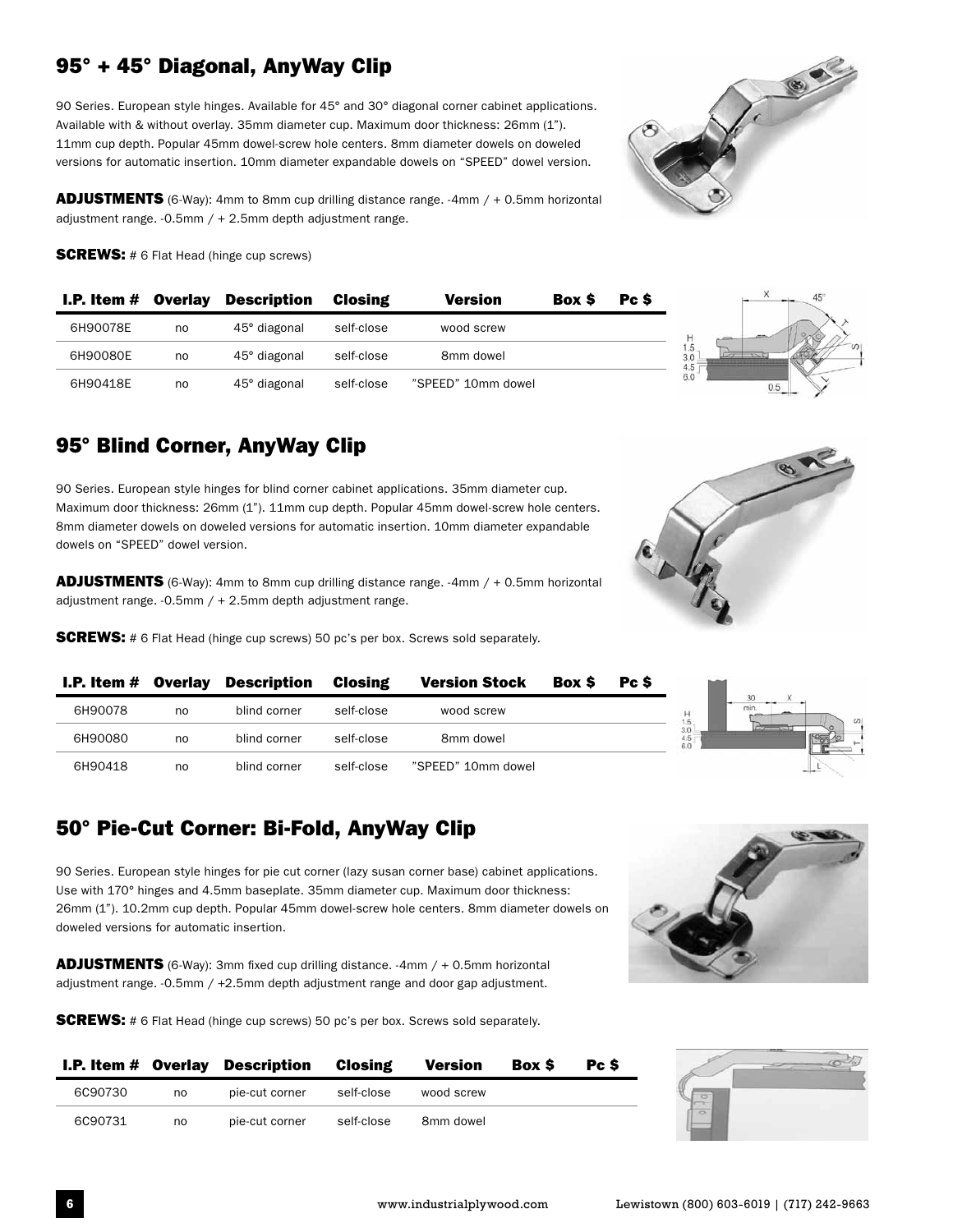#### Harmony "Soft-Close" Hinge

110° European hinge with integrated soft-close mechanism. Ferrari is setting the bar for the next generation of hinges. Hinge begins to soft-close when door reaches 45°. The soft-close damper is located under the arm of the hinge. No need to add additional soft-close pieces.

35mm diameter cup. Door thickness: 14mm (9/16") to 24mm (15/16"). Cup depth: 11.6mm. Popular 45mm dowel-screw hole centers. 8mm diameter dowels on doweled versions for automatic insertion. Nickel-plated finish.

ADJUSTMENTS (6-Way): 3mm to 6mm cup drilling distance. Maximum Overlay: 18.5mm. Overlay adjustment: 1/-3.5mm. In/Out Adjustment +/- 1mm.



#### TESTED: BHMA 50,000 cycles

SCREWS: #6 Flat Head - 6V22616NX (compatible w/ hinge & baseplate) 200pc's per box. Screws sold separately for woodscrew version cups.

| I.P. Item $#$ | <b>Overlay</b> | <b>Crank</b> | <b>Closing</b> | <b>Version</b> | Box \$ | Pc \$ |
|---------------|----------------|--------------|----------------|----------------|--------|-------|
| 6E21079A      | full           | 0            | soft-close     | wood screw     |        |       |
| 6E21079B      | half           | 8            | soft-close     | wood screw     |        |       |
| 6E21079C      | inset          | 17           | soft-close     | wood screw     |        |       |
| 6E21081A      | full           | $\mathbf 0$  | soft-close     | 8mm dowel      |        |       |
| 6E21081B      | half           | 8            | soft-close     | 8mm dowel      |        |       |
| 6E21081C      | inset          | 17           | soft-close     | 8mm dowel      |        |       |

#### Harmony Baseplate: Frameless

| I.P. Item $#$ | <b>Height</b>   | <b>Overlay</b>   | Cam            | <b>Version</b> | Box \$ | Pc \$ |
|---------------|-----------------|------------------|----------------|----------------|--------|-------|
| 6E20B215000   | 0 <sub>mm</sub> | 18 <sub>mm</sub> | $yes(+/- 2mm)$ | wood screw     |        |       |
| 6E20B215020   | 2mm             | 16mm             | no             | wood screw     |        |       |
| 6E20B215040   | 4 <sub>mm</sub> | 14 <sub>mm</sub> | no             | wood screw     |        |       |
| 6E20B217200   | Omm             | 18 <sub>mm</sub> | no             | euro screw     |        |       |
| 6E20B217220   | 2 <sub>mm</sub> | 16 <sub>mm</sub> | no             | euro screw     |        |       |

\*All frameless plates will be equipped with vertical adjustment cam in the coming months.

#### Harmony Baseplate: Face Frame Adaptor

| I.P. Item $#$ | Height          | Overlav          | <b>Cam</b> | <b>Version</b> | <b>Box S</b> | Pc S |
|---------------|-----------------|------------------|------------|----------------|--------------|------|
| 6E20B078000   | 0mm             | 18 <sub>mm</sub> | no         | wood screw     |              |      |
| 6E20B078030   | 3 <sub>mm</sub> | 15 <sub>mm</sub> | no         | wood screw     |              |      |

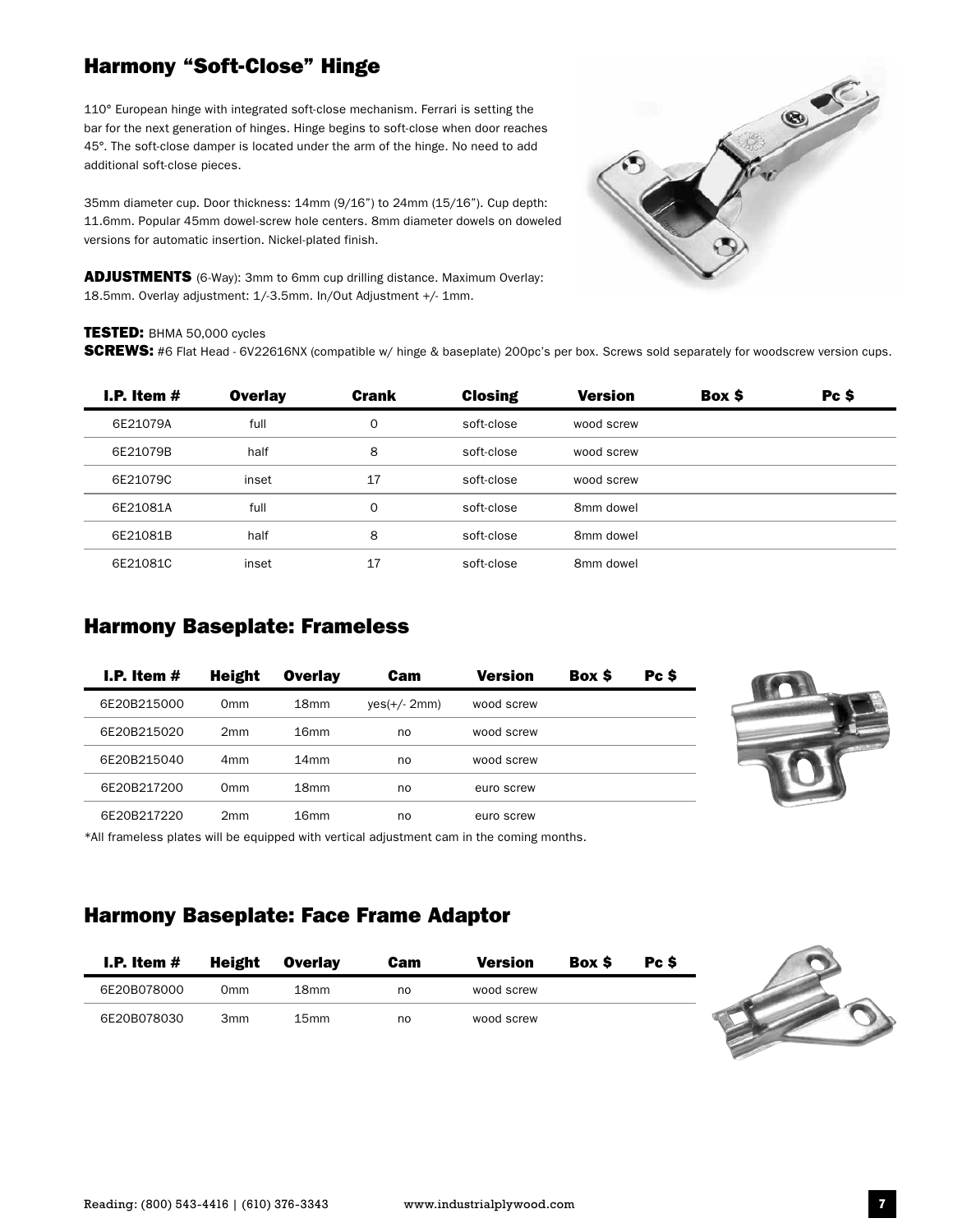# Pilot Cam, AnyWay Clip Baseplate Reversible!!

90/91 Series. European style baseplates. 37mm x 32mm screw hole centers. AnyWay Clip's innovative reversible mounting plate allows attachment of the hinge to the mounting plate in virtually any angle. Allows faster door installation, particularly on tall doors requiring more than two hinges. All baseplates are symmetrical and reversible.

ADJUSTMENTS: +1.5mm / -1.5mm vertical eccentric cam adjustment range. Patented center cam allows for precision, vertical adjustment.

**SCREWS:** #6 or #7 Flat Head or #6 Pan Head (baseplate screws)

250 pc's per box. Woodscrews sold separately.

#### Zinc Die-Cast





Zinc Die-Cast Stamped Steel

| I.P. Item $#$ | Height            | <b>Overlay</b>   | <b>Screw</b>                | <b>Version</b> | <b>Screws</b><br><b>Attached</b> | Box \$ | Pc \$ |
|---------------|-------------------|------------------|-----------------------------|----------------|----------------------------------|--------|-------|
| 6B2210ZG35    | 3.5 <sub>mm</sub> | 19 <sub>mm</sub> | #6 flat head or #6 pan head | wood screw     | no                               |        |       |
| 6B2210ZG45    | 4.5 <sub>mm</sub> | 18 <sub>mm</sub> | #6 flat head or #6 pan head | wood screw     | no                               |        |       |
| 6B2210ZG60    | 6 <sub>mm</sub>   | 16 <sub>mm</sub> | #6 flat head or #6 pan head | wood screw     | no                               |        |       |
| 6B2150ZG35    | 3.5 <sub>mm</sub> | 19 <sub>mm</sub> | #7 flat head or #6 pan head | euro screw     | no                               |        |       |
| 6B2150ZG45    | 4.5 <sub>mm</sub> | 18 <sub>mm</sub> | #7 flat head or #6 pan head | euro screw     | no                               |        |       |
| 6B2150ZG60    | 6 <sub>mm</sub>   | 16 <sub>mm</sub> | #7 flat head or #6 pan head | euro screw     | no                               |        |       |
| 6B2172ZG35    | 3.5 <sub>mm</sub> | 19 <sub>mm</sub> | 14mm euroscrew              | euro screw     | yes                              |        |       |
| 6B2172ZG45    | 4.5 <sub>mm</sub> | 18 <sub>mm</sub> | 14mm euroscrew              | euro screw     | yes                              |        |       |
| *6B1370ZG12   | 12 <sub>mm</sub>  | 10 <sub>mm</sub> | #7 flat head or #6 pan head | wood screw     | no                               |        |       |

\*does not have pilot cam

#### Stamped Steel

| I.P. Item $#$ | <b>Height</b>     | <b>Overlay</b>   | <b>Screw</b>           | <b>Version</b> | <b>Screws</b><br><b>Attached</b> | <b>Box S</b> | Pc \$ |
|---------------|-------------------|------------------|------------------------|----------------|----------------------------------|--------------|-------|
| 6B4402MG45    | 4.5 <sub>mm</sub> | 18 <sub>mm</sub> | pre-mounted wood screw | wood screw     | yes                              |              |       |
| 6B4402MG60    | 6.0mm             | 16 <sub>mm</sub> | pre-mounted wood screw | wood screw     | yes                              |              |       |
| 6B4002MG45    | 4.5 <sub>mm</sub> | 18 <sub>mm</sub> | 14mm euroscrew         | euro screw     | yes                              |              |       |
| 6B4002MG60    | 6 <sub>mm</sub>   | 16 <sub>mm</sub> | 14mm euroscrew         | euro screw     | yes                              |              |       |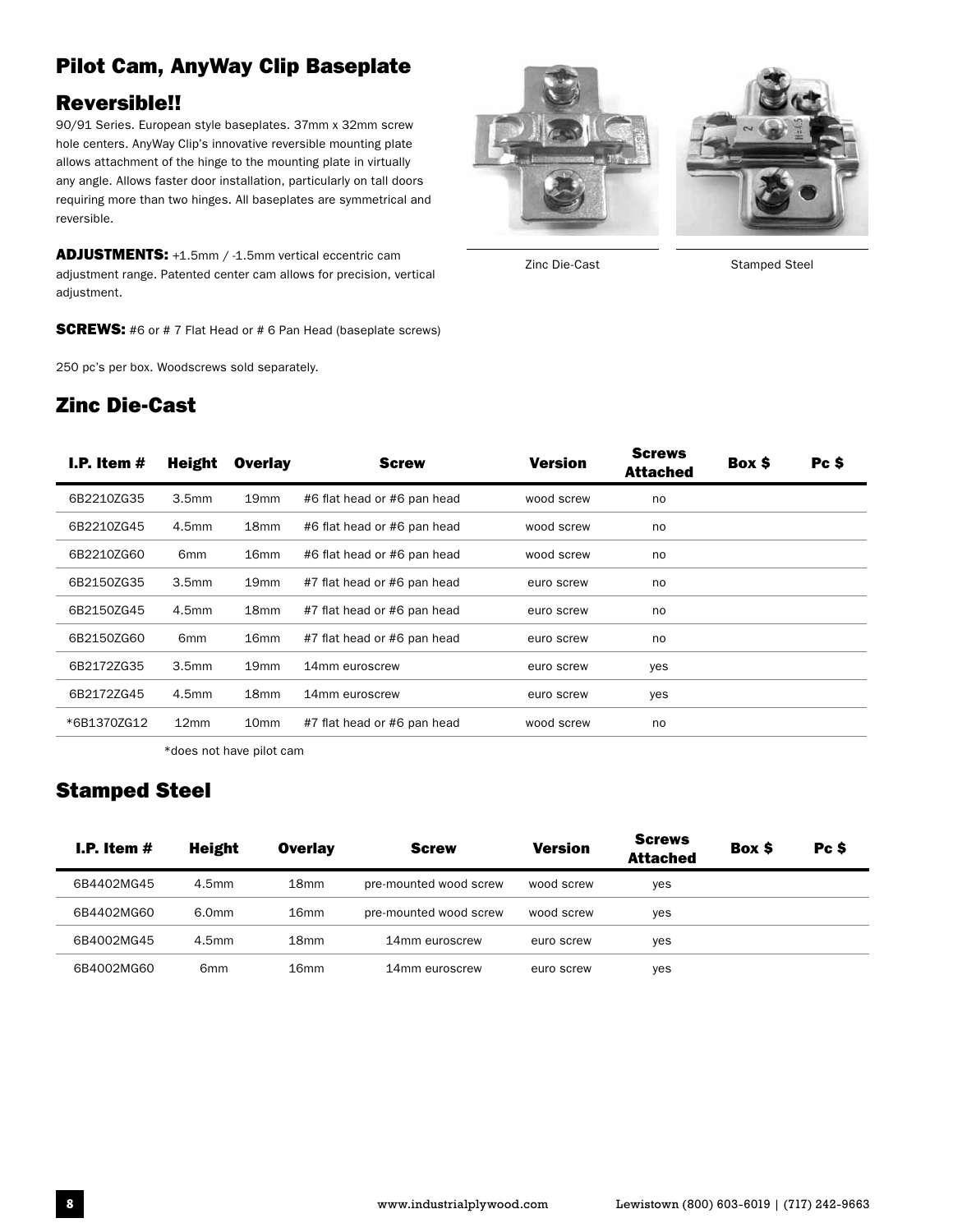# Face Frame Adaptor: AnyWay Clip Baseplate

90/91 Series. European style baseplates. Can also be used on full European style cabinet construction. 10mm x 32mm screw hole centers. Wing plate design specifically for face-frame cabinet construction.

#### ADJUSTMENTS: +1.5mm / -1.5mm vertical adjustment range.

**SCREWS:** #6 or # 7 Flat Head or #6 or #8 Pan Head (baseplate screws) 250 pc's per box. Screws sold separately.

| I.P. Item $#$ | <b>Height</b> | Overlav | <b>Type</b>   | Version    | <b>Box S</b> | Pc S |
|---------------|---------------|---------|---------------|------------|--------------|------|
| 6B2980MG45    | 4.5mm         | 5/8"    | zinc die-cast | wood screw |              |      |
| 6B2980MG80    | 8.0mm         | 1/2"    | zinc die-cast | wood screw |              |      |

\* Other overlays can be achieved by changing the hinge style (crank) and the cup drilling distance.

#### Inset Face Frame Adaptor: AnyWay Baseplate

90/91 Series. European style baseplates. Can also be used on full European style cabinet construction. 10mm x 32mm screw hole centers. Wing plate design specifically for face-frame cabinet construction.

ADJUSTMENTS: +1.5mm / -1.5mm vertical adjustment range. **SCREWS:** #8 Pan Head – 6V20816ZX. 100pc's per box. Screws sold separately.

| <b>I.P.</b> Item $#$ | Overlay | <b>Door Thickness</b> | Type          | <b>Version</b> | <b>Box S</b> | Pc S |
|----------------------|---------|-----------------------|---------------|----------------|--------------|------|
| 6B3810ZG45           | inset   | 5/8"                  | zinc die-cast | wood screw     |              |      |

#### Clip-On Hinges

Eco Series. European style hinges. 35mm diameter cup. Maximum door thickness: 26mm (1"). 11.3mm cup depth. Popular 45mm dowel-screw hole centers. 8mm diameter dowels on doweled versions for automatic insertion.

ADJUSTMENTS (6-WAY): 3mm to 6mm cup drilling distance range. -4mm horizontal adjustment. +2.5mm depth adjustment. Maximum overlay (3/4")

**SCREWS:** #6 Flat Head - 6V22616NX. 200pc's per box. Woodscrews sold separately.

| I.P. Item $#$ | Overlav | ° Opening | <b>Closing</b> | <b>Version</b>    | Constant         | <b>Box S</b> | Pc \$ |
|---------------|---------|-----------|----------------|-------------------|------------------|--------------|-------|
| 6E90079A      | full    | 110       | self-close     | wood screw        | 13 <sub>mm</sub> |              |       |
| 6E90081A      | full    | 110       | self-close     | 8mm dowel         | 13mm             |              |       |
| 6E90419A      | full    | 110       | self-close     | "SPEED" 8mm dowel | 13mm             |              |       |

#### Clip-On Baseplate w/ Cam

Eco Series. European style baseplates. 37mm x 32mm screw hole centers. Stamped Steel.

ADJUSTMENTS: +1.5mm / -1.5mm vertical eccentric cam adjustment range. SCREWS: #6 Flat Head - 6V22616NX. 400pc's per box. Woodscrews sold separately.



| I.P. Item $#$ | Height          | <b>Overlay</b>   | <b>Screws Attached</b> | <b>Version</b> | <b>Box S</b> | Pc \$ |
|---------------|-----------------|------------------|------------------------|----------------|--------------|-------|
| 6EB0780ZG00   | 0mm             | 19 <sub>mm</sub> | no                     | wood screw     |              |       |
| 6EB2150MG20   | 2mm             | 16 <sub>mm</sub> | no                     | wood screw     |              |       |
| 6EB2150MG40   | 4 <sub>mm</sub> | 12 <sub>mm</sub> | no                     | wood screw     |              |       |
| 6EB2172MG00   | 0mm             | 19 <sub>mm</sub> | yes                    | euro screw     |              |       |
| 6EB2172MG20   | 2 <sub>mm</sub> | 16 <sub>mm</sub> | yes                    | euro screw     |              |       |
| 6EB2172MG40   | 4mm             | 12 <sub>mm</sub> | yes                    | euro screw     |              |       |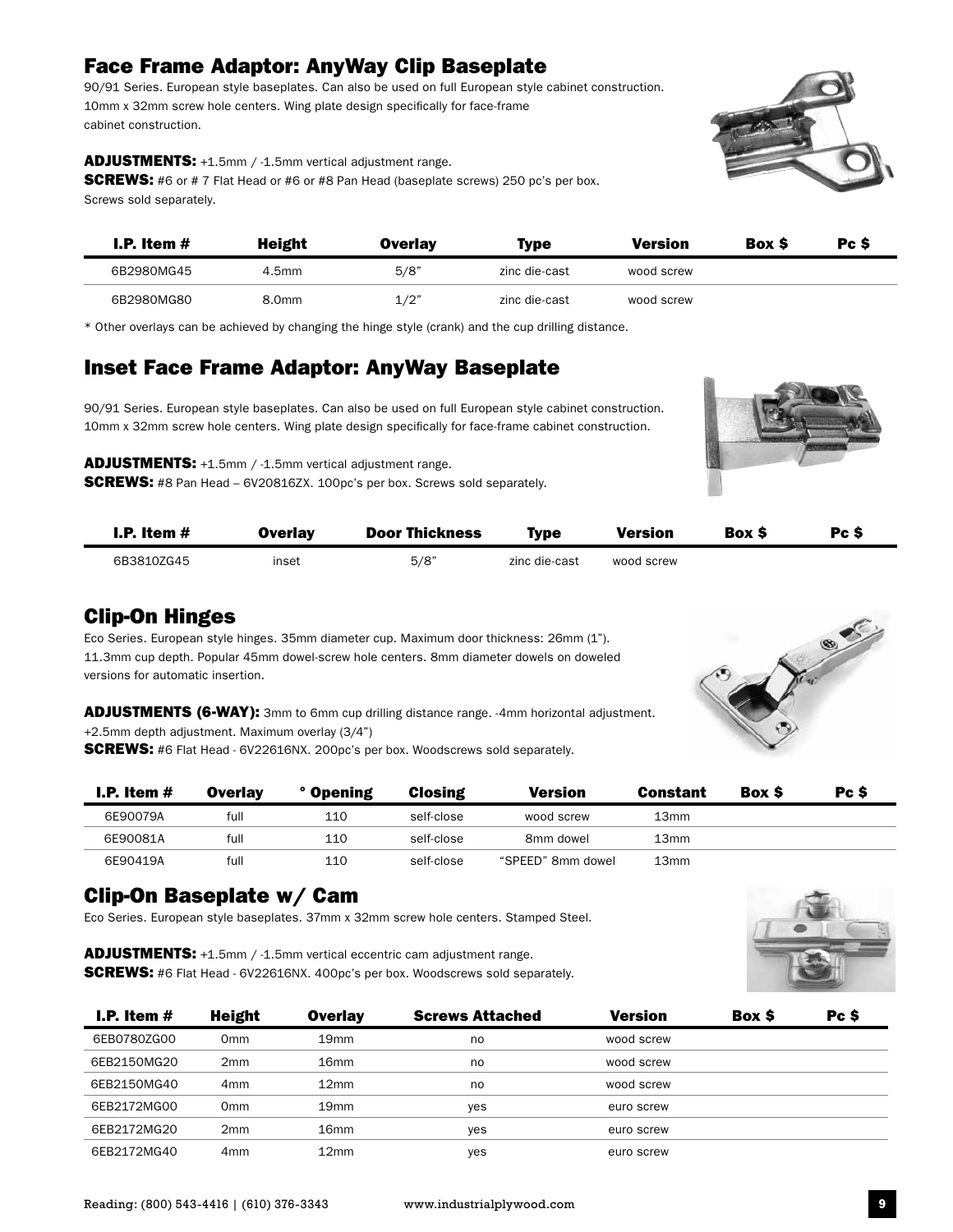# Face Frame: 6-Way Adjustment (1pc)

ET60 & ET86 Series. Face Frame European Style hinges. One piece design. 35mm diameter cup. 10.5mm cup depth. Popular 45mm dowel-screw hole centers. 8mm diameter dowels on doweled versions for automatic insertion. Door thickness range from 9/16" to 1". 3/4" maximum material (frame) thickness on 4-tab version baseplates.



ADJUSTMENTS (6-Way): 3mm fixed cup drilling distance. +/- 3mm vertical adjustment range. +/- 1.5mm horizontal adjustment range. +/- 1.5mm depth eccentric cam adjustment range.

**SCREWS:** #6 Flat Head (hinge cup screws); #6 or #8 Pan Head or #7 Flat Head (base plate screws) 350 (ET60) & 300 (ET86) pc's per box. Woodscrews sold separately.

| I.P. Item $#$ | <b>Overlay</b> | <b>Opening</b> | <b>Closing</b> | <b>Version</b> | <b>Screws Attached</b> | Box \$ | Pc \$ |
|---------------|----------------|----------------|----------------|----------------|------------------------|--------|-------|
| 6ET607112     | 1/2"           | $105^\circ$    | self-close     | wood screw     | no                     |        |       |
| 6ET607142     | 1/2"           | $105^\circ$    | self-close     | 8mm dowel      | yes                    |        |       |
| 6ET607110     | 3/4"           | $105^\circ$    | self-close     | wood screw     | no                     |        |       |
| 6ET607140     | 3/4"           | $105^\circ$    | self-close     | 8mm dowel      | yes                    |        |       |
| 6ET87211      | $1 - 1/4"$     | $110^\circ$    | self-close     | wood screw     | no                     |        |       |
| 6ET87241      | $1 - 1/4"$     | $110^\circ$    | self-close     | 8mm dowel      | yes                    |        |       |
| 6ET87113      | $1 - 3/8"$     | $110^\circ$    | self-close     | wood screw     | no                     |        |       |
| 6ET867143     | $1 - 3/8"$     | $110^\circ$    | self-close     | 8mm dowel      | yes                    |        |       |
| 6ET87114      | $1 - 7/16"$    | $110^\circ$    | self-close     | wood screw     | no                     |        |       |
| 6ET867144     | $1 - 7/16"$    | $110^\circ$    | self-close     | 8mm dowel      | yes                    |        |       |

#### Soft-Close Mechanism

Compatible with ET64 & ET87. Simply mount mechanism on hinge & rotate locking screw 180°.

100 pc's per box.





| I.P. Item $#$ | <b>Series</b> | <b>Description</b>                     | <b>Box S</b> | Pc S |
|---------------|---------------|----------------------------------------|--------------|------|
| 6DMF3G64      | 64 Series     | Soft-close mechanism screws on F.F.    |              |      |
| 6DMF3G87      | 87/88 Series  | Soft-close mechanism screw on F.F.     |              |      |
| 6DMR730A      | 91 Series     | Soft-close mechanism snap on Frameless |              |      |
| 6DMR73176     | 41 Series     | Soft-close mechanism snap on Frameless |              |      |

#### New Face Frame: 6-Way Adjustment (1pc)

| I.P. Item $#$ | <b>Overlay</b> | ° Opening   | <b>Closing</b> | <b>Version</b> | <b>Screws Attached</b> | Box \$ | Pc \$ |
|---------------|----------------|-------------|----------------|----------------|------------------------|--------|-------|
| 6ET647112     | 1/2"           | $105^\circ$ | self-close     | wood screw     | no                     |        |       |
| 6ET647142     | 1/2"           | $105^\circ$ | self-close     | 8mm dowel      | yes                    |        |       |
| 6ET887111     | $1-1/4"$       | $110^\circ$ | self-close     | wood screw     | no                     |        |       |
| 6ET887141     | $1 - 1/4"$     | $110^\circ$ | self-close     | 8mm dowel      | yes                    |        |       |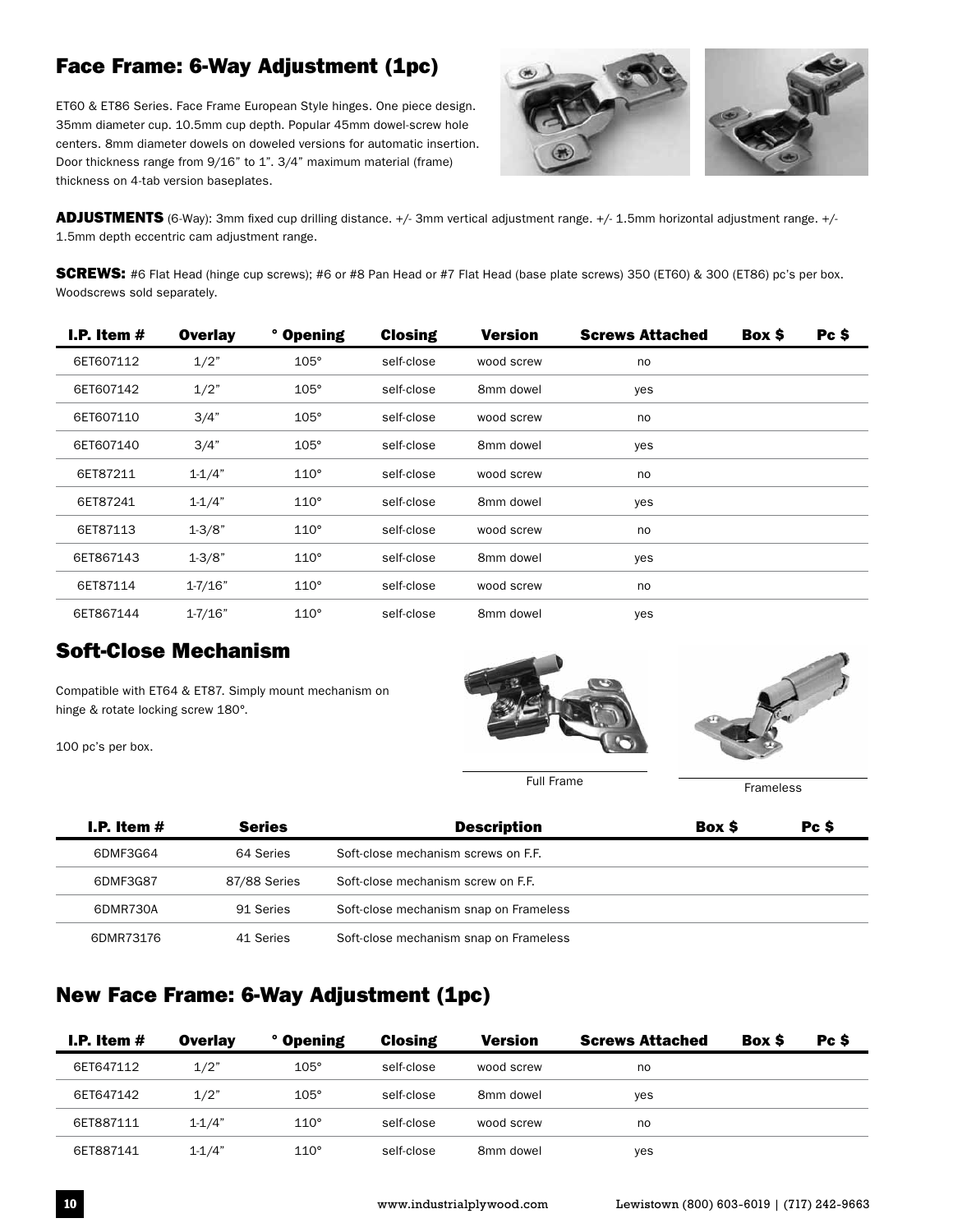# Compacta C60

| <b>I.P. Item <math>#</math> Overlay</b> |      | $^{\circ}$ Opening | <b>Closing</b> | <b>Version</b>       | <b>Screws</b><br><b>Attached</b> | Box \$ | Pc S |
|-----------------------------------------|------|--------------------|----------------|----------------------|----------------------------------|--------|------|
| 6C607112                                | 1/2" | $105^\circ$        | self-close     | wood screw           | no                               |        |      |
| 6C607142                                | 1/2" | $105^\circ$        | self-close     | 8mm dowel            | <b>ves</b>                       |        |      |
| 6C607622                                | 1/2" | $105^\circ$        | self-close     | "SPEED"<br>8mm dowel | yes                              |        |      |

# Compacta C85

| <b>I.P. Item <math>#</math> Overlay</b> |            | ° Opening   | <b>Closing</b> | <b>Version</b>       | <b>Screws</b><br><b>Attached</b> | <b>Stock</b> | Pc S |
|-----------------------------------------|------------|-------------|----------------|----------------------|----------------------------------|--------------|------|
| 6C857111                                | $1 - 1/4"$ | $105^\circ$ | self-close     | wood screw           | no                               |              |      |
| 6C857141                                | $1 - 1/4"$ | $105^\circ$ | self-close     | 8mm dowel            | yes                              |              |      |
| 6C857621                                | $1 - 1/4"$ | $105^\circ$ | self-close     | "SPEED"<br>8mm dowel | yes                              |              |      |
| 6C857113                                | $1 - 3/8"$ | $105^\circ$ | self-close     | wood screw           | no                               |              |      |

300 pc's per box.

# Face Frame: 6-Way Adjustment (Slide-On)

E50 Series. European style slide-on hinges. Can be used on face frame or full European style construction. Great for applications made with minimal interior depth or wood framed glass doors. 35mm diameter cup. 10.5mm cup depth. Popular 45mm dowel-screw hole centers. 8mm diameter dowels on doweled versions for automatic insertion. Overlays ranging from 1/2" to 5/8". Packaged Pre-Assembled.

ADJUSTMENT (6-Way): 3mm to 5mm cup drilling distance range. +/- 2mm vertical adjustment range. -3mm horizontal adjustment range. +2.5mm depth adjustment range.

**SCREWS:** #6 Flat Head (hinge cup screws). #6 or #7 Flat Head (base plate screws) 200 pc's per box. Screws sold separately.

| I.P. Item $\#$ | <b>Overlay</b> | ° Opening   | <b>Closing</b> | <b>Version</b> | <b>Attached</b> | Box \$ | Pc \$ |
|----------------|----------------|-------------|----------------|----------------|-----------------|--------|-------|
| 6E5007903      | 1/2"           | $110^\circ$ | self-close     | wood screw     | no              |        |       |
| 6E5008103      | 1/2"           | $110^\circ$ | self-close     | 8mm dowel      | yes             |        |       |
| 6E5007901      | 5/8"           | $110^\circ$ | self-close     | wood screw     | no              |        |       |
| 6E5008101      | 5/8"           | $110^\circ$ | self-close     | 8mm dowel      | yes             |        |       |

# Inset Compact Slide-On Hinge





| I.P. Item $#$ | Description         | <b>Closing</b> | <b>Version</b> | <b>Box Oty</b> | <b>Box S</b> | Pc S |  |
|---------------|---------------------|----------------|----------------|----------------|--------------|------|--|
| 6C500790GGN   | 110° slide-on hinge | self-close     | wood screw     | 250            |              |      |  |
| 6B6011ZG20E2  | 20mm base plate     |                | wood screw     | 250            |              |      |  |

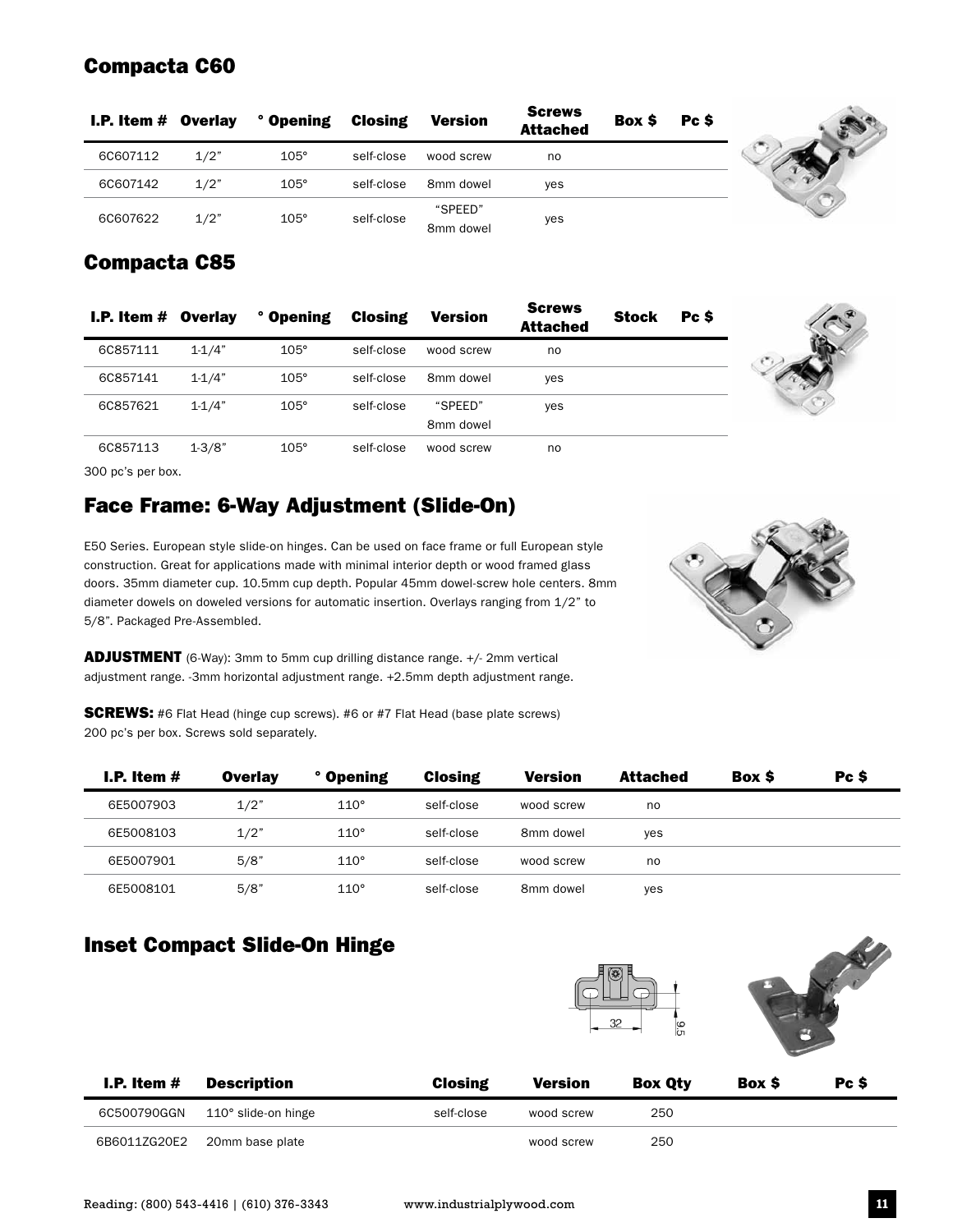#### KLOK: Joint Stay (mechanical door lift)

Flap is held at any angle. Precision mechanism to ensure light and smooth action. Adjust friction force with allen wrench according to the weight of the door. Quick, safe and simple mounting. Guaranteed durability. Totally unaffected by moisture.



Use in conjunction with Ferrari Free-Swinging or self-closing, "AnyWay Clip" hinge & baseplate products. 25 pc's per box for KLOK. 25 pc's per box for XL KLOK.

| I.P. Item $#$ | <b>Product</b> | <b>Application</b>                     | <b>Handed</b> | <b>Box S</b> | Pc \$ |
|---------------|----------------|----------------------------------------|---------------|--------------|-------|
| 6LE1GC00K274  | KLOK           | stay closed, flip-down door non-handed | yes           |              |       |
| 6LE1GC00K276  | KLOK           | stay open, flip-up door                | non-handed    |              |       |
| 6LEFGC00K276  | KLOK           | small, reversible                      | non-handed    |              |       |
| 6LP1GC51L     | XL KLOK        | stay open, flip-up door                | right-handed  |              |       |
| 61 P1GC52L    | XL KLOK        | stay open, flip-up door                | left-handed   |              |       |

#### KLOK

|     |              | 4 lb.        |              | <b>7 lb.</b>   | 9 lb.        |                          |                | 11 lb.                   |                | 13 lb.                   |                | 15 lb.                   |              | 18 lb.                   |
|-----|--------------|--------------|--------------|----------------|--------------|--------------------------|----------------|--------------------------|----------------|--------------------------|----------------|--------------------------|--------------|--------------------------|
|     | M            | A            | M            | A              | M            | A                        | M              | A                        | M              | A                        | M              | A                        | M            | A                        |
| 12: | $\mathbf{1}$ | $\mathbf 1$  | $\mathbf{1}$ | $\mathbf{1}$   | 1            | $\mathbf{1}$             | $\mathbf 1$    | $\overline{2}$           | $\mathbf{1}$   | 2                        | $\mathbf{1}$   | $\overline{2}$           | $\mathbf{1}$ | 2                        |
| 14" | 1            | 1            | $\mathbf{1}$ | $\mathbf 1$    | $\mathbf{1}$ | $\overline{2}$           | $\mathbf 1$    | $\overline{2}$           | $\mathbf{1}$   | $\overline{2}$           | $\mathbf{1}$   | $\overline{\phantom{m}}$ | 1            | $\overline{\phantom{m}}$ |
| 16" | $\mathbf{1}$ | $\mathbf{1}$ | $\mathbf{1}$ | $\mathbf{1}$   | $\mathbf{1}$ | $\overline{2}$           | $\mathbf{1}$   | $\overline{2}$           | $\mathbf{1}$   | $\overline{2}$           | $\mathbf{1}$   | $\overline{\phantom{m}}$ | 1            | $\overline{\phantom{m}}$ |
| 18" | $\mathbf{1}$ | $\mathbf{1}$ | $\mathbf{1}$ | $\overline{2}$ | $\mathbf{1}$ | $\overline{2}$           | $\mathbf{1}$   | $\overline{2}$           | $\mathbf{1}$   | $\overline{\phantom{m}}$ | $\mathbf{1}$   | $\overline{\phantom{m}}$ | 2            | $\overline{\phantom{a}}$ |
| 20" | 1            | $\mathbf{1}$ | $\mathbf{1}$ | $\overline{2}$ | $\mathbf{1}$ | $\overline{2}$           | $\mathbf{1}$   | $\overline{\phantom{0}}$ | $\mathbf{1}$   | $\overline{\phantom{m}}$ | $\overline{2}$ | $\overline{\phantom{m}}$ | 2            | $\overline{\phantom{m}}$ |
| 22" | $\mathbf{1}$ | $\mathbf{1}$ | $\mathbf{1}$ | $\overline{2}$ | $\mathbf{1}$ | $\overline{2}$           | $\mathbf{1}$   | $\qquad \qquad -$        | $\overline{2}$ | $\overline{\phantom{m}}$ | 2              | $\overline{\phantom{m}}$ | 2            | $\overline{\phantom{m}}$ |
| 24" | $\mathbf{1}$ | $\mathbf{1}$ | $\mathbf{1}$ | $\overline{2}$ | $\mathbf{1}$ | $\overline{2}$           | $\mathbf{1}$   | $\overline{\phantom{m}}$ | $\overline{2}$ | $\overline{\phantom{m}}$ | $\overline{2}$ | $\overline{\phantom{m}}$ | 2            | $\overline{\phantom{m}}$ |
| 26" | $\mathbf{1}$ | 2            | $\mathbf{1}$ | 2              | $\mathbf{1}$ | $\overline{\phantom{m}}$ | $\overline{2}$ | $\overline{\phantom{m}}$ | $\overline{2}$ | $\overline{\phantom{m}}$ | 2              | $\overline{\phantom{m}}$ | 2            | $\overline{\phantom{m}}$ |
| 28" | $\mathbf{1}$ | 2            | $1\,$        | $\overline{2}$ | $1\,$        | $\overline{\phantom{m}}$ | 2              | $\qquad \qquad -$        | 2              | -                        | 2              | $\overline{\phantom{m}}$ | 2            |                          |

 $M$  = Keep the door at 'Maximum opening angle. A = Keep the door in 'Any position

# 'XL' KLOK

| <b>11 LB</b> | 13 LB.         | <b>15 LB</b> | <b>18 LB</b>                 | <b>20 LB</b>                 | <b>22 LB</b>             | <b>22 LB</b>             | <b>24 LB</b>             | <b>26 LB</b>             |
|--------------|----------------|--------------|------------------------------|------------------------------|--------------------------|--------------------------|--------------------------|--------------------------|
| 12"          | 1              | 1            | $\mathbf{1}$                 | 2                            | $\overline{2}$           | 2                        | 2                        | $\overline{2}$           |
| 14"          | $\mathbf{1}$   | $\mathbf{1}$ | 2                            | 2                            | 2                        | 2                        | 2                        | 2                        |
| 16"          | $\mathbf{1}$   | $\mathbf{1}$ | 2                            | $\overline{2}$               | 2                        | 2                        | 2                        | 2                        |
| 18"          | $\mathbf{1}$   | 2            | $\overline{2}$               | $\overline{2}$               | 2                        | 2                        | $\overline{\phantom{m}}$ | $\overline{\phantom{m}}$ |
| 20"          | 2              | 2            | $\overline{2}$               | 2                            | 2                        | $\overline{\phantom{m}}$ | $\overline{\phantom{m}}$ | $\overline{\phantom{m}}$ |
| 22"          | 2              | 2            | 2                            | 2                            |                          | $\overline{\phantom{0}}$ |                          |                          |
| 24"          | 2              | 2            | 2                            | $\qquad \qquad \blacksquare$ | $\overline{\phantom{0}}$ | $\qquad \qquad$          |                          | $\qquad \qquad$          |
| 28"          | $\overline{2}$ | 2            | $\qquad \qquad \blacksquare$ | $\overline{\phantom{m}}$     | $\overline{\phantom{m}}$ |                          |                          |                          |

\*This will allow you to keep the door in any position.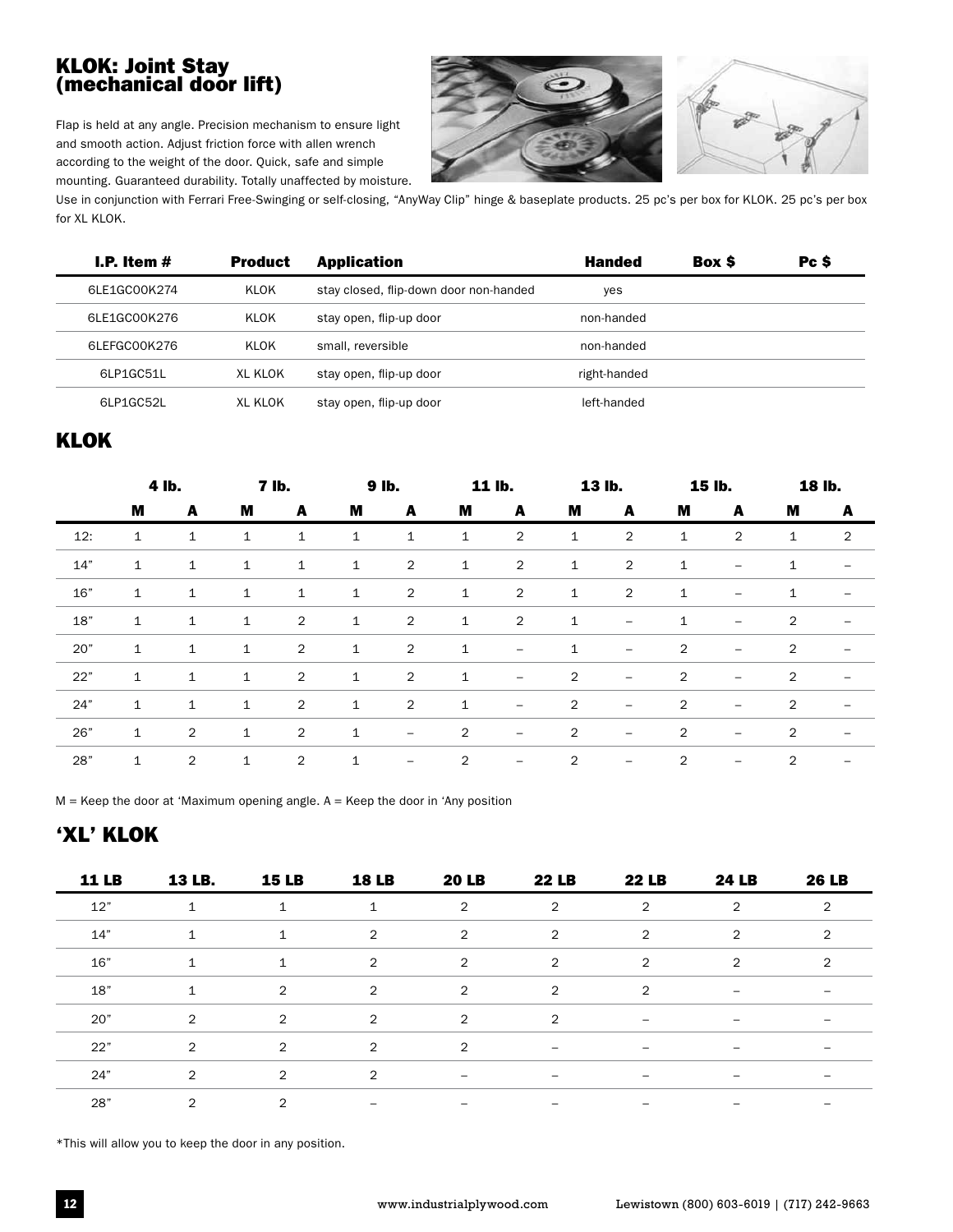### Undermount Soft-Close Slides

Full extension slides. Smooth & silent sliding motion. High stability mechanism. Vertical drawer adjustment. 75lb. load capacity.

**SCREWS:** #8 Pan Head - 6V20816ZX. 6 sets per box (slides). Screws sold separately.



| I.P. Item $#$ | <b>Description</b>              | <b>Box S</b> | Pc \$ |
|---------------|---------------------------------|--------------|-------|
| 6HCBAF305V6   | 12" Soft-Close Undermount Sides |              |       |
| 6HCBAF381V6   | 15" Soft-Close Undermount Sides |              |       |
| 6HCBAF381V6   | 18" Soft-Close Undermount Sides |              |       |
| 6HCBAF533V6   | 21" Soft-Close Undermount Sides |              |       |

#### Undermount Soft-Close Brackets

**SCREWS:** #8 Pan Head – 6V20816ZX. 100pc's per box (brackets). Screws sold separately.

| I.P. Item $#$ | <b>Description</b>    |       | Box \$ | Pc S |  |
|---------------|-----------------------|-------|--------|------|--|
| 6HRBDX        | Rear Mount Left       | Steel |        |      |  |
| 6HRBSX        | Rear Mount Right      | Steel |        |      |  |
| 6G280         | Rear Mount Adjustable | Nylon |        |      |  |

#### UNDERMOUNT INSTRUCTIONS

- 1. Place fastening lever.
- 2. Fastening lever using appropriate screws.
- 3. Place slide.
- 4. Lock side into it's socket.
- 5. Pull white lever for vertical drawer adjustment.
- 6. Push lever to dismount.
- 7. Take off slide to complete dismantling.













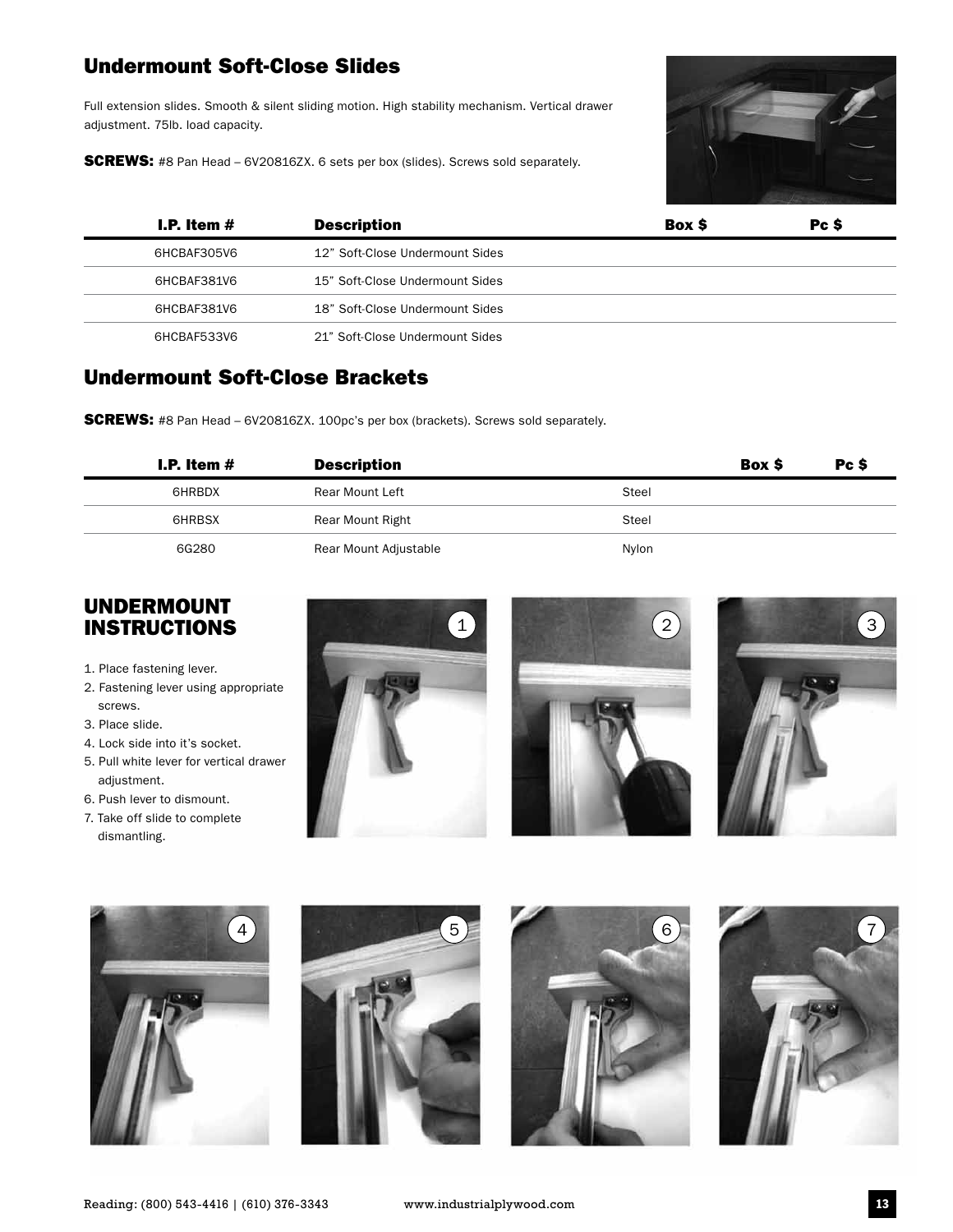#### Ball Bearing Drawer Slides: Full Extension

Precision ball bearing, zinc side-mount drawer slides, with guiding double tracks. 1/2" side clearance. Can be used on face frame or full full European style construction. Lever disconnect. Smooth opening & closing action. 100lb load capacity, non-handed. Height is 45mm.

**SCREWS:** #8 Modified Truss Head or Flat Head Euro Screw (drawer slide screws).

10 sets per box. Screws sold separately.



# **Standard**

| I.P. Item $#$ | <b>Description</b> | Box \$ | Pc \$ |
|---------------|--------------------|--------|-------|
| 6BB250F       | 10" (250mm)        |        |       |
| 6BB300F       | 12" (300mm)        |        |       |
| 6BB350F       | 14" (350mm)        |        |       |
| 6BB400F       | 16" (400mm)        |        |       |
| 6BB450F       | 18" (450mm)        |        |       |
| 6BB500F       | 20" (500mm)        |        |       |
| 6BB550F       | 22" (550mm)        |        |       |
| 6BB600F       | 24" (600mm)        |        |       |
| 6BB650F       | 26" (650mm)        |        |       |
| 6BB700F       | 28" (700mm)        |        |       |



# Soft-Close

| I.P. Item $#$ | <b>Description</b> | <b>Box S</b> | Pc \$ |
|---------------|--------------------|--------------|-------|
| 6BBSC350      | 14" (350mm)        |              |       |
| 6BBSC400      | 16" (400mm)        |              |       |
| 6BBSC450      | 18" (450mm)        |              |       |
| 6BBSC500      | 20" (500mm)        |              |       |
| 6BBSC550      | 22" (550mm)        |              |       |
| 6BBSC600      | 24" (600mm)        |              |       |

# Epoxy Coated Drawer Slides

European bottom mount drawer slides. 3/4 extension. 1/2" side clearance. Can be used on face frame or frameless construction. High quality nylon roller. Smooth self-closing action. White epoxy. 75lb load capacity.

**SCREWS:** #6 Flat Head or Flat Head Euro Screw (drawer slide screws) 20 sets per box (standard). 30 sets per box (Easy-Lift). Woodscrews sold separately.



# Standard Epoxy Slide

| I.P. Item $#$ | <b>Description</b> | Box \$ | Pc \$ |
|---------------|--------------------|--------|-------|
| 6GS250        | 10" (250mm)        |        |       |
| 6GS300        | 12" (300mm)        |        |       |
| 6GS350        | 14" (350mm)        |        |       |
| 6GS400        | 16" (400mm)        |        |       |
| 6GS450        | 18" (450mm)        |        |       |
| 6GS500        | 20" (500mm)        |        |       |
| 6GS550        | 22" (550mm)        |        |       |
| 6GS600        | 24" (600mm)        |        |       |
| 6GF500        | 20" Full Extension |        |       |

#### Ball Bearing Back Brackets

| I.P. Item $#$    | <b>Description</b> | Stock | Pc S |  |
|------------------|--------------------|-------|------|--|
| 6G030C/R         | non-handed (metal) |       |      |  |
| 240 pc's per box |                    |       |      |  |

# Epoxy Back Brackets

| I.P. Item $#$ | <b>Description</b>   | Box \$ | Pc \$ |
|---------------|----------------------|--------|-------|
| 6G023         | Right Hand (plastic) |        |       |
| 6G024         | Left Hand (plastic)  |        |       |

100 pc's per box. \*Can be used on standard Epoxy brackets

| $3.2$ mm = $1/8$ "   | 19 mm = $3/4"$         | $450$ mm = 18"          | 1 $kg = 2.2$ lbs                 |
|----------------------|------------------------|-------------------------|----------------------------------|
| 6.4 mm = $1/4"$      | 20.6 mm = $13/16"$     | $500 \text{ mm} = 20"$  | $5$ kg = 11 lbs                  |
| $8.5$ mm = $1/3"$    | $25.4$ mm = 1"         | 550 mm = $22"$          | 10 $kg = 22$ lbs                 |
| $9.5$ mm = $3/8$ "   | $250 \text{ mm} = 10"$ | 600 mm = $24"$          | 15 $kg = 33$ lbs                 |
| 12.7 mm = $1/2$ "    | $300 \text{ mm} = 12"$ | 650 mm = $26"$          | $23 \text{ kg} = 50 \text{ lbs}$ |
| $15.9$ mm = $5/8"$   | 350 mm = $14"$         | $700 \text{ mm} = 28$ " | 46 $kg = 101$ lbs                |
| $17.5$ mm = $11/16"$ | $400 \text{ mm} = 16"$ | $750 \text{ mm} = 30"$  | 114 $kg = 250$ lbs               |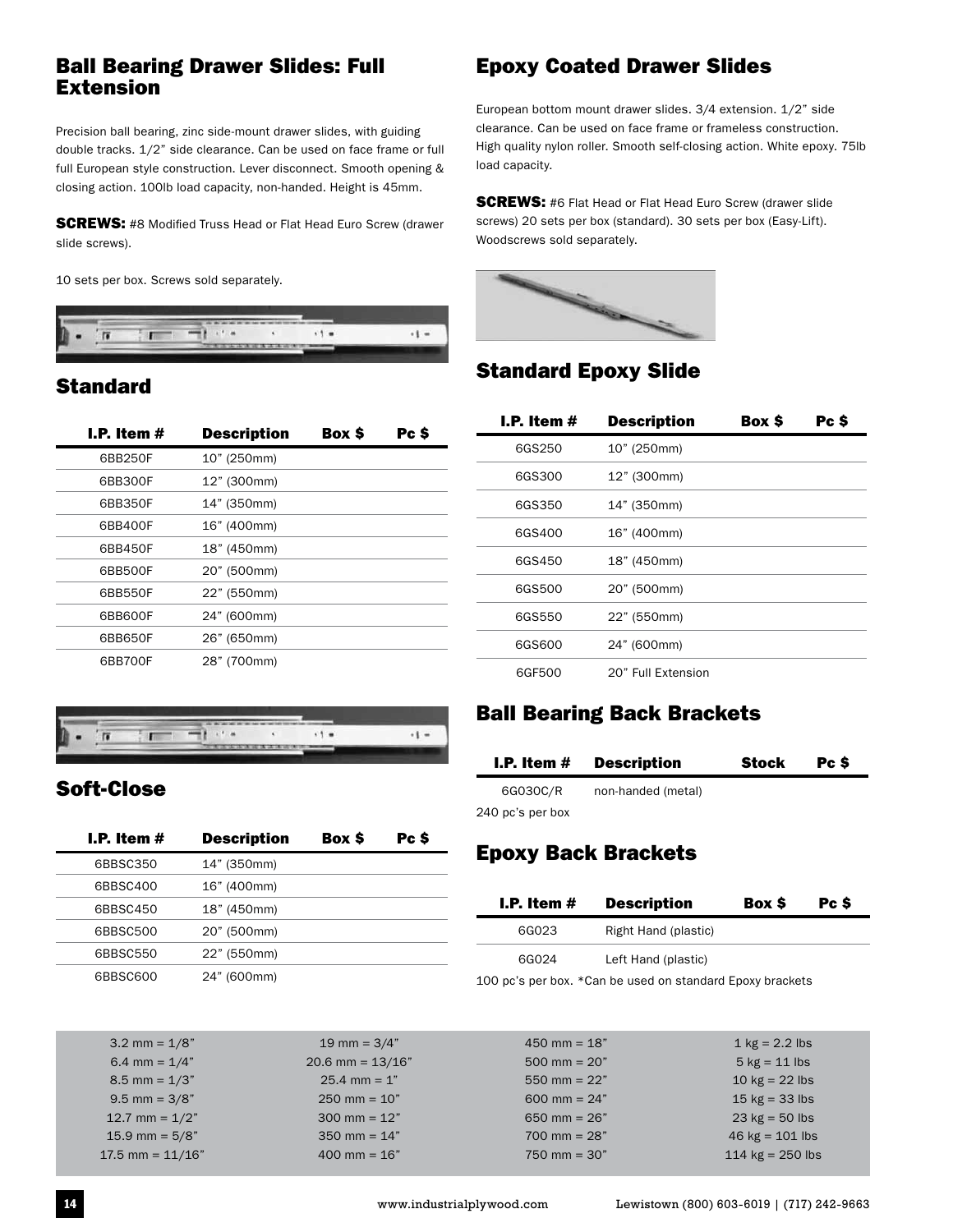#### Metal Drawer System: "Simply White" Epoxy Coated

Ferrari "SIMPLY Ferrari White" epoxy coated metal drawer system can be used on face frame or frameless construction. High quality nylon roller. Smooth self closing action. Removable drawer fronts by use of front fixing brackets. 75lb load capacity.

**SCREWS:** #8 Modified Truss Head or Flat Head Euro Screw (drawer slide screws) 10 sets per box. Woodscrews sold separately.

| I.P. Item $#$ | <b>Description</b>           | Box \$ |
|---------------|------------------------------|--------|
| 6ZQ1V1V270    | 3-3/8" x 11" (86mm x 270mm)  |        |
| 6ZQ1V1V300    | 3-3/8" x 12" (86mm x 300mm)  |        |
| 6ZQ1V1V350    | 3-3/8" x 14" (86mm x 350mm)  |        |
| 6ZQ1V1V400    | 3-3/8" x 16" (86mm x 400mm)  |        |
| 6ZQ1V1V450    | 3-3/8" x 18" (86mm x 450mm)  |        |
| 6Z01V1V500    | 3-3/8" x 20" (86mm x 500mm)  |        |
| 6Z01V1V550    | 3-3/8" x 22" (86mm x 550mm)  |        |
| 6ZQ1V1V600    | 3-3/8" x 24" (86mm x 600mm)  |        |
| 6ZQ1V2V270    | 4-2/3" x 11" (118mm x 270mm) |        |
| 6ZQ1V2V300    | 4-2/3" x 12" (118mm x 300mm) |        |
| 6ZQ1V2V350    | 4-2/3" x 14" (118mm x 350mm) |        |
| 6ZQ1V2V400    | 4-2/3" x 16" (118mm x 400mm) |        |
| 6ZQ1V2V450    | 4-2/3" x 18" (118mm x 450mm) |        |
| 6Z01V2V500    | 4-2/3" x 20" (118mm x 500mm) |        |
| 6ZQ1V2V550    | 4-2/3" x 22" (118mm x 550mm) |        |
| 6ZQ1V2V600    | 4-2/3" x 24" (118mm x 600mm) |        |
| 6ZQ1V3V270    | 6" x 11" (150mm x 270mm)     |        |
| 6ZQ1V3V300    | 6" x 12" (150mm x 300mm)     |        |
| 6ZQ1V3V350    | 6" x 14" (150mm x 350mm)     |        |
| 6ZQ1V3V500    | 6" x 20" (150mm x 500mm)     |        |
| 6Z01V3V550    | 6" x 22" (150mm x 550mm)     |        |
| 6ZQ1V3V600    | 6" x 24" (150mm x 600mm)     |        |
| 6ZQ1V4V270    | 8" x 11" (200mm x 270mm)     |        |
| 6ZQ1V4V300    | 8" x 12" (200mm x 300mm)     |        |
| 6ZQ1V4V350    | 8" x 14" (200mm x 350mm)     |        |
| 6ZQ1V4V400    | 8" x 16" (200mm x 400mm)     |        |
| 6ZQ1V4V450    | 8" x 18" (200mm x 450mm)     |        |
| 6Z01V4V500    | 8" x 20" (200mm x 500mm)     |        |
| 6ZQ1V4V550    | 8" x 22" (200mm x 550mm)     |        |
| 6Z01V4V600    | 8" x 24" (200mm x 600mm)     |        |





### Front Fixing Brackets & Cover Caps

| I.P. Item# | <b>Description</b>                               | <b>Version</b> |  |
|------------|--------------------------------------------------|----------------|--|
| 6Z01RVD    | <b>RH Front Fixing Bracket</b>                   | wood screw     |  |
| 6Z01RVS    | LH Front Fixing Bracket                          | wood screw     |  |
| 6ZQ1RND    | RH Front Fixing Bracket w/ cam adjustment        | dowel          |  |
| 6Z01RNS    | LH Front Fixing Bracket w/ cam adjustment        | dowel          |  |
| 6Z01RNS    | Cover Caps: Front Fixing Bracket - Ferrari White |                |  |
| 6Z01CR1    | Simply White Cover Cups - Right                  |                |  |
| 6ZO1CRK    | Simply White Cover Cups - Left                   |                |  |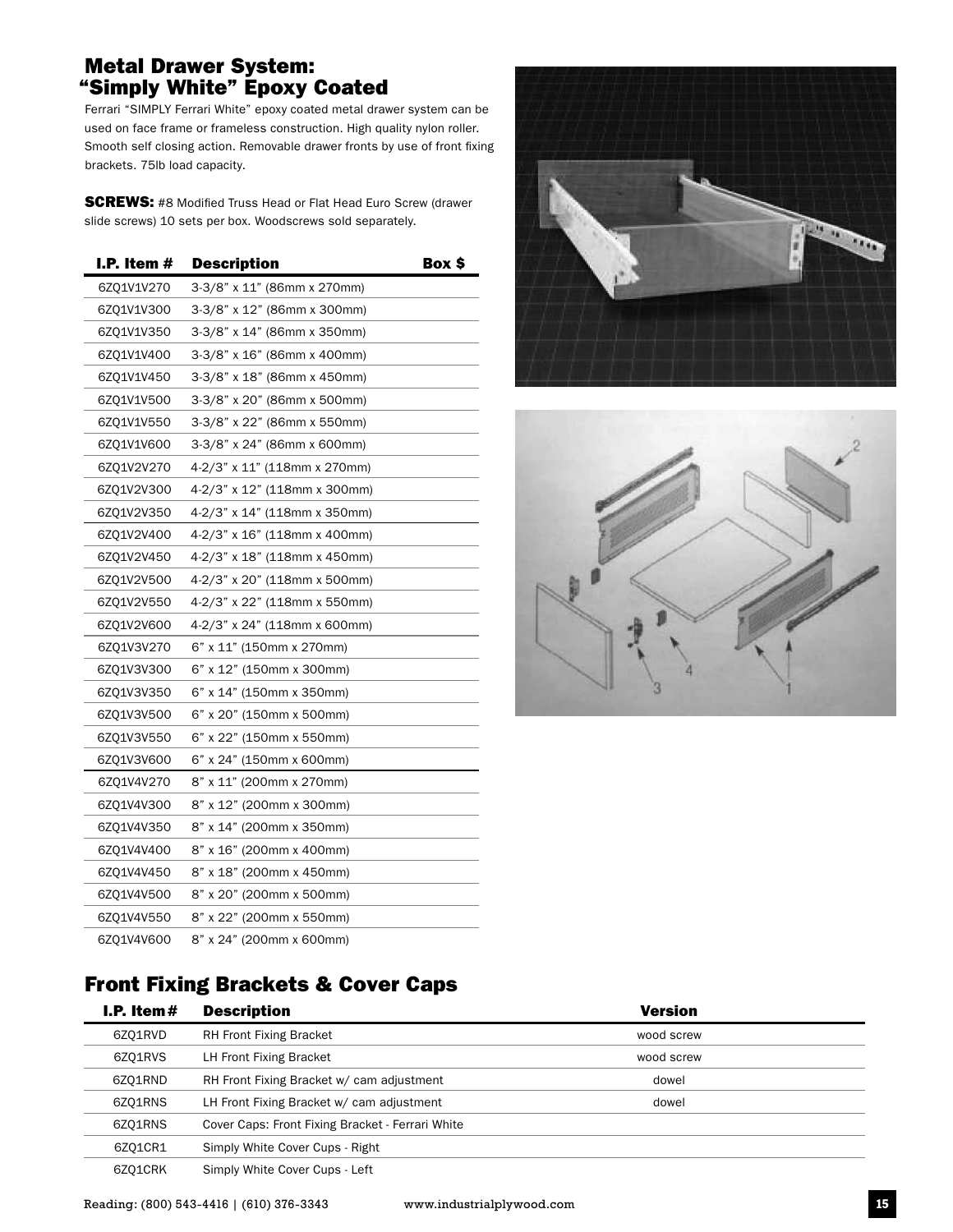# MAGIC: Touch Latch, Automatic Door Opener

This new system is composed of magnetic "push-pull" & "special hinges" with a self-opening spring for automatic opening & closing of doors with a simple touch. Fully concealed system. The height & weight of the door determines the required number of "Magic" hinges necessary. Add special "self-opening" hinges with a continuous & uniform movement to allow for automatic door opening. Touch latch opening and closing system. Grey color "Magic" mounting brackets, cartridges & latches. "Magic" cartridges & mounting brackets sold separately. "XL Magic" is a one piece magnetic latch. Use "Magic" hinges with all "Anyway-Clip" baseplates.



#### MAGIC:

Used for light and standard duty applications. Has recall force of 2.2 lbs XL MAGIC:

Used for heavier duty applications. Has recall force of 3.3 lbs

| I.P. Item $#$ | <b>Version</b> | Part                | <b>Description</b>                                   | Qty |           |
|---------------|----------------|---------------------|------------------------------------------------------|-----|-----------|
| 6M9110C4      | magic          | cartridge           |                                                      | 50  |           |
| 6SMP111C4     | magic          | mounting<br>bracket | single, face frame /<br>frameless, edge mount        | 50  | 6M9011C4  |
| 6SMP119C4     | magic          | mounting<br>bracket | single, frameless, straight<br>w/ frontal adjustment |     |           |
| 6SMP118C4     | magic          | mounting<br>bracket | single, corner, frameless w/<br>frontal adjustment   |     | 6M90119C4 |
| 6SMP120C4     | magic          | mounting<br>bracket | double door, frameless w/<br>frontal adjustment      | 50  |           |
| 6MP2100C4     | XL magic       | latch               | single, face frame /<br>frameless, edgemount         |     | 6SMP120C4 |
| 6MP3100C4     | XL magic       | latch               | single, frameless w/ frontal<br>adjustment           |     |           |
| 6MP1204G      | both           | strike<br>plate     | rectangular, PSA adhesive<br>back, nickel            |     |           |
| 6MP1205G      | both           | strike<br>plate     | round, PSA adhesive back,<br>nickel                  | 50  | 6MP3100C4 |
| 6MP1203G      | both           | strike<br>plate     | round, knock-in 8mm<br>dowel, nickel                 |     |           |





6SMP118C4





# MAGIC: Self-Opening Hinge

110° Opening, "Any-Way" Clip self-opening hinge to be used on the "Magic" & "XL Magic" system. 93 Series, European Style Hinges. 35mm cup depth. Maximum door thickness 7/8". 11.5mm cup depth. Popular 45mm dowel-screw hole centers. 8mm dowels on doweled versions for automatic insertion. 6-way adjustment. Can use any of the "Any-Way" baseplates.



**SCREWS:** Hinge cup screws: #6 Flat Head.

| I.P. Item $#$ | <b>Overlay</b> | <b>Constant</b>  | <b>Closing</b> | "Magic" Opening | <b>Version</b> |  |
|---------------|----------------|------------------|----------------|-----------------|----------------|--|
| 6H93079A      | full           | 17 <sub>mm</sub> | self-close     | self-open       | wood screw     |  |
| 6H93079B      | half           | 8 <sub>mm</sub>  | self-close     | self-open       | wood screw     |  |
| 6H93079C      | inset          | 0 <sub>mm</sub>  | self-close     | self-open       | wood screw     |  |
| 6H93081A      | full           | 17 <sub>mm</sub> | self-close     | self-open       | 8mm dowel      |  |
| 6H93081B      | half           | 8 <sub>mm</sub>  | self-close     | self-open       | 8mm dowel      |  |
| 6H93081C      | inset          | 0 <sub>mm</sub>  | self-close     | self-open       | 8mm dowel      |  |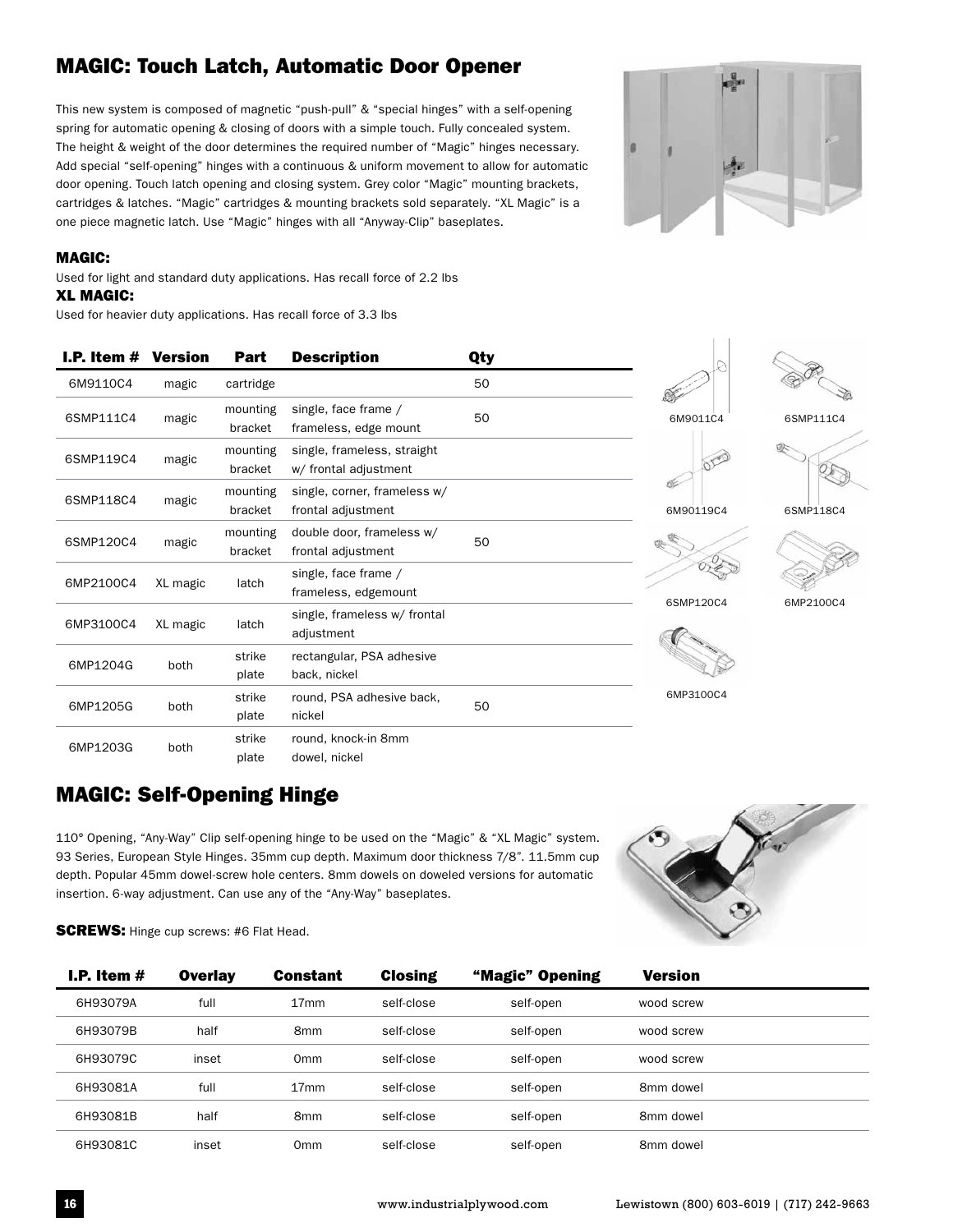#### SOFTECH: Soft-Closing Door System



Low profile soft-closing door mechanisms. Can be used w/ all hinge applications. Apply to hinge side of doors. Mounting brackets included.

Frameless A Frameless B Frameless C Frameless D

| I.P. Item $#$ | Construction | <b>Description</b>            |  |
|---------------|--------------|-------------------------------|--|
| 6EKEOIL9PG    | frameless-A  | mechanism w/ mounting bracket |  |
| 6EKE0IL9ZG    | frameless-B  | zinc die cast mechanism       |  |
| 6EKUOIL9PG    | face frame-C | mechanism w/ mounting bracket |  |
| 6EKFOILRP9    | frameless-D  | adjustable mechanism          |  |

#### AKROBAT: Lift & Drop Down Mechanism

Air shock door lift and drop down mechanism. Available in three weight capacities and two lengths for lift-up & drop down doors. Clip-on mounting brackets and mounting screws included.



| I.P. Item $#$ | <b>Description</b> | <b>Length</b> | Weight   |  |
|---------------|--------------------|---------------|----------|--|
| 6PGA243C06    | Lift-Up            | $9 - 3/4"$    | $12$ lb. |  |
| 6PGA243C08    | Lift-Up            | $9 - 3/4"$    | 16 lb.   |  |
| 6PGA243C10    | Lift-Up            | $9 - 3/4"$    | 20 lb.   |  |
| 6PGA276C06    | Lift-Up            | 11"           | $12$ lb. |  |
| 6PGA276C08    | Lift-Up            | 11"           | 16 lb.   |  |
| 6PGA276C10    | Lift-Up            | 11"           | 20 lb.   |  |
| 6PGC243C04    | Drop-Down          | $9 - 3/4"$    | 8 lb.    |  |

# Parrot Clips: Shelf Supports

Locking shelf support clips for glass & wood shelves. Adjustable to fit various material thickness. Soft rubber anti-skid cushion to secure shelf. Fast releasing w/ push button. 5mm pin. Nickel plated.

\*100 pc's per box



| I.P. Item $#$ | <b>Shelves</b> | <b>Material Thickness</b> |  |
|---------------|----------------|---------------------------|--|
| 6RG6853       | glass          | $3/16"$ to $3/8"$         |  |
| 6RG7153       | wood           | 9/16" to 3/4"             |  |

#### Easy Line Hinge 90° Opening

Self closing. No bore hinge. Heavy duty spring holds hinge in closed and open positions. Great for keyboard tray drop down fronts and numerous specialty hinge applications.





#### I.P. Item # Description

6ES01/G zinc plated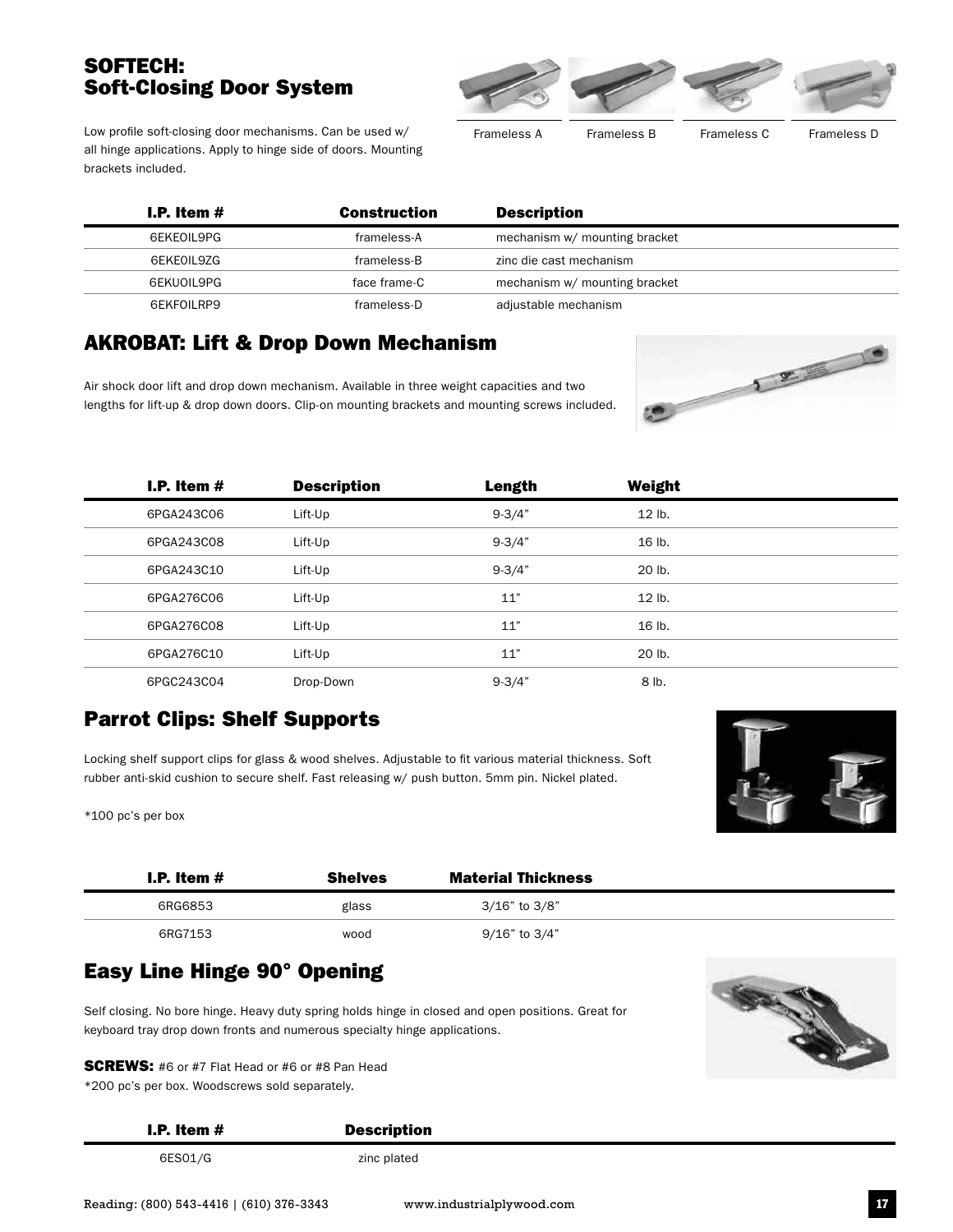# Cover Caps: Plates & Hinge Arms

Nickel plated steel cover caps. Sold Individually. Compatible with C90, C91, H90 & H91 hinges.

\*Available with your company logo, call for details. Minimum qty's needed.

100pc's per box.



| I.P. Item $#$ | <b>Description</b>                                          |
|---------------|-------------------------------------------------------------|
| 6CB03         | hinge cup cover cap for $95^{\circ}$ & $110^{\circ}$ hinges |
| 6CC91G        | hinge arm cover cap for 95°, 110° & 125° hinges             |

#### Screws & Dowels



Compatible with hinges, baseplates & drawer slides

Flat-Head<br>Type 17



Dowel

| I.P. Item $#$ | Screw #    | Head             | <b>Length</b>      | <b>Drive</b> | <b>Thread</b>   | <b>Plated</b> | <b>Version</b> | Qty       |  |
|---------------|------------|------------------|--------------------|--------------|-----------------|---------------|----------------|-----------|--|
| 6V226/13NX    | #6         | flat             | 1/2"               | phillips     | type 17 pt.     | nickel        | wood screw     | 1,000     |  |
| 6V506/13X     | #6         | flat             | 1/2"               | phillips     | type 17 pt.     | nickel        | wood screw     | 1,000     |  |
| 6V50612NB     | #6         | pan              | 1/2"               | phillips     | deep            | nickel        | wood screw     | 15,000 *  |  |
| 6V20816ZX     | #8         | pan              | 5/8"               | phillips     | deep            | zinc          | wood screw     | 1,000     |  |
| 6V20819ZX     | #8         | pan              | 3/4"               | phillips     | deep            | zinc          | wood screw     | 1,000     |  |
| 6V20825ZX     | #8         | pan              | $1^{\prime\prime}$ | phillips     | deep            | zinc          | wood screw     | 1,000     |  |
| 6V22616NX     | #6         | flat             | 5/8"               | phillips     | type 17 pt      | nickel        | wood screw     | 1,000     |  |
| 6V22616NB     | #6         | flat             | 5/8"               | phillips     | type 17 pt      | nickel        | wood screw     | 30,000 *  |  |
| 6V22619NX     | #6         | flat             | 3/4"               | phillips     | type 17 pt      | nickel        | wood screw     | 1,000     |  |
| 6V22716NX     | #7         | flat             | 5/8"               | phillips     | type 17 pt      | nickel        | wood screw     | 1,000     |  |
| 6V22719NX     | #7         | flat             | 3/4"               | phillips     | type 17 pt      | nickel        | wood screw     | 1,000     |  |
| 6V22916NX     | #7         | flat             | 5/8"               | pozi         |                 | nickel        | wood screw     | 1,000     |  |
| 6V22811NX     | #8         | mod truss        | 7/16"              | phillips     |                 | zinc          | wood screw     | 1,000     |  |
| 6V22811NB     | #8         | mod truss        | 7/16"              | phillips     |                 | zinc          | wood screw     | 14,000 *  |  |
| 6V610NX       | 6.3mm flat | 10 <sub>mm</sub> |                    | pozi         | 5 <sub>mm</sub> | nickel        | euro-screw     | 1,000     |  |
| 6V613NX       | 6.3mm flat | 13mm             |                    | pozi         | 5 <sub>mm</sub> | nickel        | euro-screw     | 1,000     |  |
| 6V712GX       | 4.5mm flat | 10 <sub>mm</sub> |                    | pozi         |                 | nickel        | dowel screw    | 1,000     |  |
| 6NT21108B     |            | 10 <sub>mm</sub> |                    |              | 8 <sub>mm</sub> |               | nylon dowel    | 4,000 $*$ |  |
| 6NT2110B      |            | 10mm             |                    |              | 10mm            |               | nylon dowel    | 500       |  |
|               |            |                  |                    |              |                 |               |                |           |  |

\* Case quantity.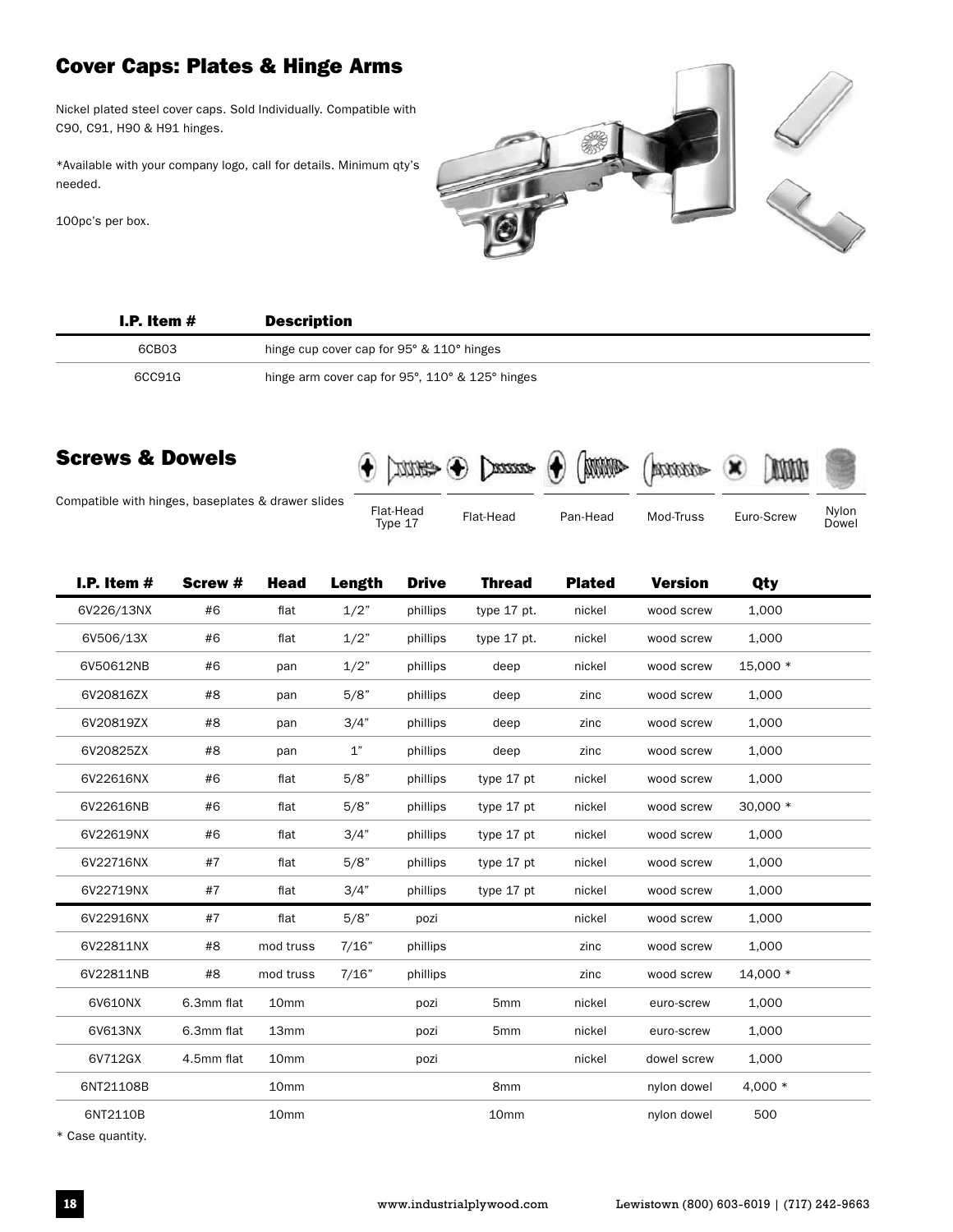# 95° Glass Door, AnyWay Clip

90 Series. European style hinges glass door hinges. 26mm diameter cup. Glass thickness range: 3.5mm (1/8") to 6mm (1/4").

ADJUSTMENTS (6-Way): Maximum cup drilling distance: 7mm. -4mm / +0.5mm horizontal adjustment range.  $-0.5 / + 2.5$ mm depth adjustment range. Maximum overlay 11/16". Use with the "AnyWay Clip" baseplates. Face plates sold separately.

50 pc's per box. Retainer rings & retainer ring screws sold separately.



| I.P. Item $#$ | <b>Overlay</b> | <b>Crank</b> | <b>Closing</b> | <b>Screws</b> | <b>Constant</b> |  |
|---------------|----------------|--------------|----------------|---------------|-----------------|--|
| 6C90315H      | full           |              | self-close     | n/a           | 14mm            |  |
| 6C90315B      | half           | 9            | self-close     | n/a           | 8 <sub>mm</sub> |  |
| 6C90315C      | inset          | 17           | self-close     | n/a           | 0 <sub>mm</sub> |  |

#### Face Plates



Mounting to glass door is obtained by means of a connecting ring that attaches to the hinge housing with two screws. The connecting ring and the screws are completely covered by an external face plate.

#### 26mm Round

| I.P. Item $#$ | <b>Description</b> |  |
|---------------|--------------------|--|
| 6G226F        | <b>Black</b>       |  |
| 6G2264        | Chrome finish      |  |
| 6G226L        | Gold finish        |  |



#### 26mm Oblong

| I.P. Item $#$ | <b>Description</b> |  |
|---------------|--------------------|--|
| 6G227F        | <b>Black</b>       |  |
| 6G2274        | Chrome finish      |  |
| 6G2271        | Gold finish        |  |

#### Retainer Rings & Screws

| I.P. Item $#$ | <b>Description</b>                        | <b>Box Qty Stock</b> |
|---------------|-------------------------------------------|----------------------|
| 6GA26F        | Retainer ring (1-needed per hinge)        | 10.000               |
| 6V220/G       | Retainer ring screws (2-needed per hinge) | 10.000               |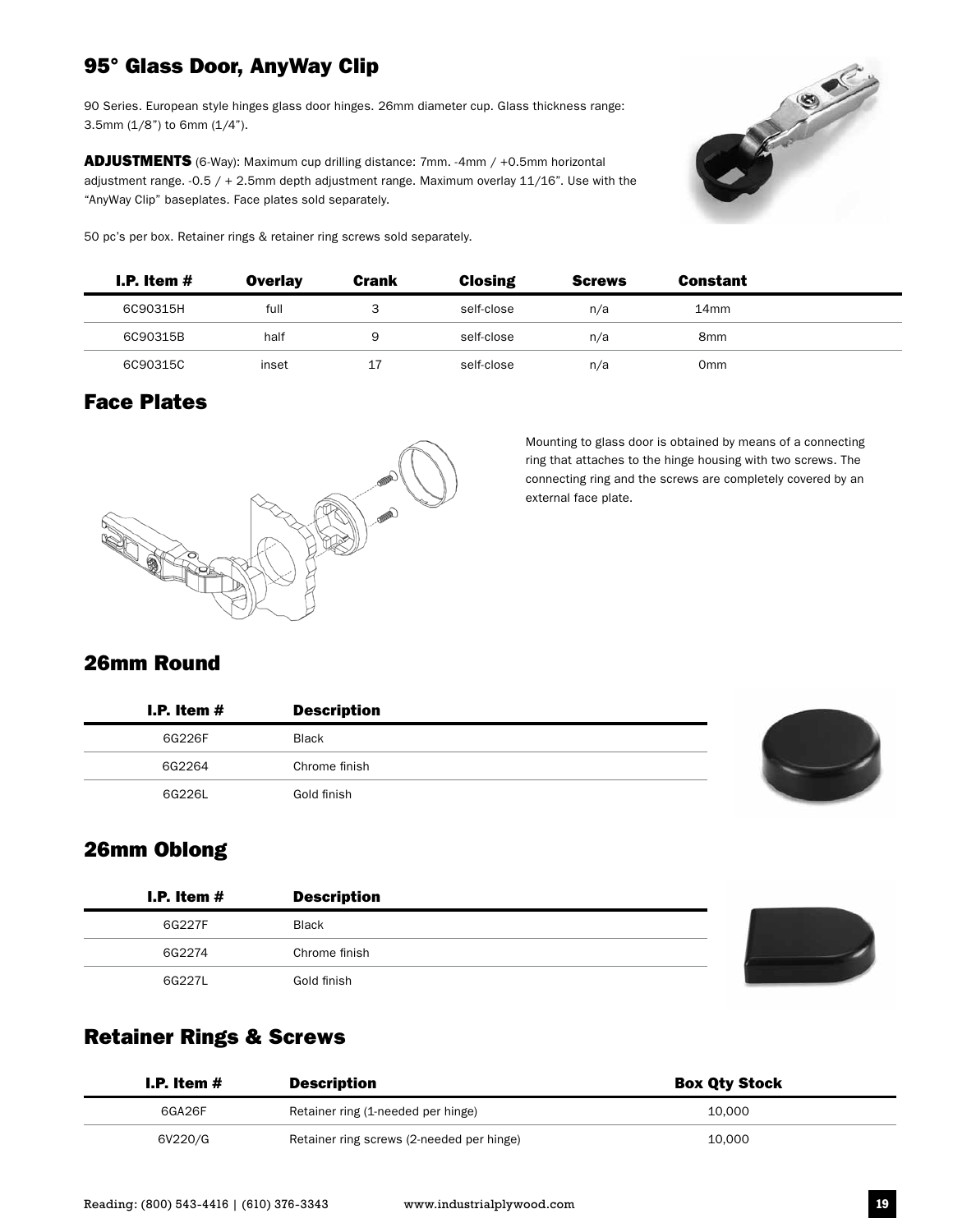# Pneumatic Hinge Drilling & Insertion Machine

RC Series from Ferrari America, is the fast, affordable & easy to use solution, which provides increased productivity in cabinet shops installing European style concealed hinges. Designed for precision, the RC Series automatically drills the three hole boring pattern required for Ferrari hinges, and then efficiently and securely inserts the hinge into the working piece.

Heavy duty pneumatic hinge machine. Available in 2 models. 1.5 Horse Power motor. 3-spindle drilling head (2-LH & 1-RH rotation). Pneumatic door hold downs. Adjustable back fence with easy to read numeric counter and hand crank. Adjustable drilling depth. Automatic sawdust blow-off. 2-tilt stops. Rear dust collection port. Boring bits (2-LH 8mm & 1-RH 35mm) w/ operation instructions included.



#### Dowel Bits: 8mm & 10mm.

\*Hinge insertion rams sold separately.

#### RC Series Machine

| I.P. Item $#$ | <b>Description</b> |
|---------------|--------------------|
| 6RC214        | 110 Volt / 1-Phase |
| 6RC213        | 220 Volt / 1-Phase |

#### Insertion Rams

| I.P. Item $#$ | <b>For Use With:</b>       |
|---------------|----------------------------|
| 6D35F1        | 95° to 110° Italian Hinges |
| 6D35F2        | 125° Italian Hinges        |
| 6D35F3        | 170° Italian Hinges        |
| 6D35F4        | Face Frame Hinges          |
| 6D35H1        | 95° to 110° IC Hinges      |
| 6D35H3        | 170° IC Hinges             |

# Multi-Spindle Line Boring Heads

| I.P. Item $#$ | For Use With:                 |  |  |
|---------------|-------------------------------|--|--|
| 6RCT07L32     | 7-spindle head (32mm spread)  |  |  |
| 6RCT11L32     | 11-spindle head (32mm spread) |  |  |

#### Miscellaneous Hinge Insertion Rams

| <b>I.P.</b> Item $#$ | For Use With:                                                                    |
|----------------------|----------------------------------------------------------------------------------|
| 6DBL95110            | Blum Mini-Press & Salice Red Baron Machines for 95° & 110° Any-Way Clip hinges   |
| 6DBL125              | Blum Mini-Press & Salice Red Baron Machines for 125° Any-Way Clip hinges         |
| 6DBL180              | Blum Mini-Press & Salice Red Baron Machines for 165° & 170° Any-Way Clip hinges  |
| 6DBL50               | Blum Mini-Press & Salice Red Baron Machines for C50 hinges                       |
| 6DBL60               | Blum Mini-Press & Salice Red Baron Machines for C60, C80 & C85 face frame hinges |

#### Boring Bits: 57mm x 10mm Diameter Shaft: Carbide

| I.P. Item $#$ | <b>Diameter</b>  | <b>Rotation</b> |
|---------------|------------------|-----------------|
| 6DB01ZB0503   | 5 <sub>mm</sub>  | Left Hand       |
| 6DB01ZB0502   | 5 <sub>mm</sub>  | Right Hand      |
| 6DB01ZB0803   | 8 <sub>mm</sub>  | Left Hand       |
| 6DB01ZB1003   | 10 <sub>mm</sub> | Left Hand       |
| 6DB01ZB2602   | 26 <sub>mm</sub> | Right Hand      |
| 5FRD3557R     | 35 <sub>mm</sub> | Right Hand      |
| 6DB01ZB4002   | 40 <sub>mm</sub> | Right Hand      |